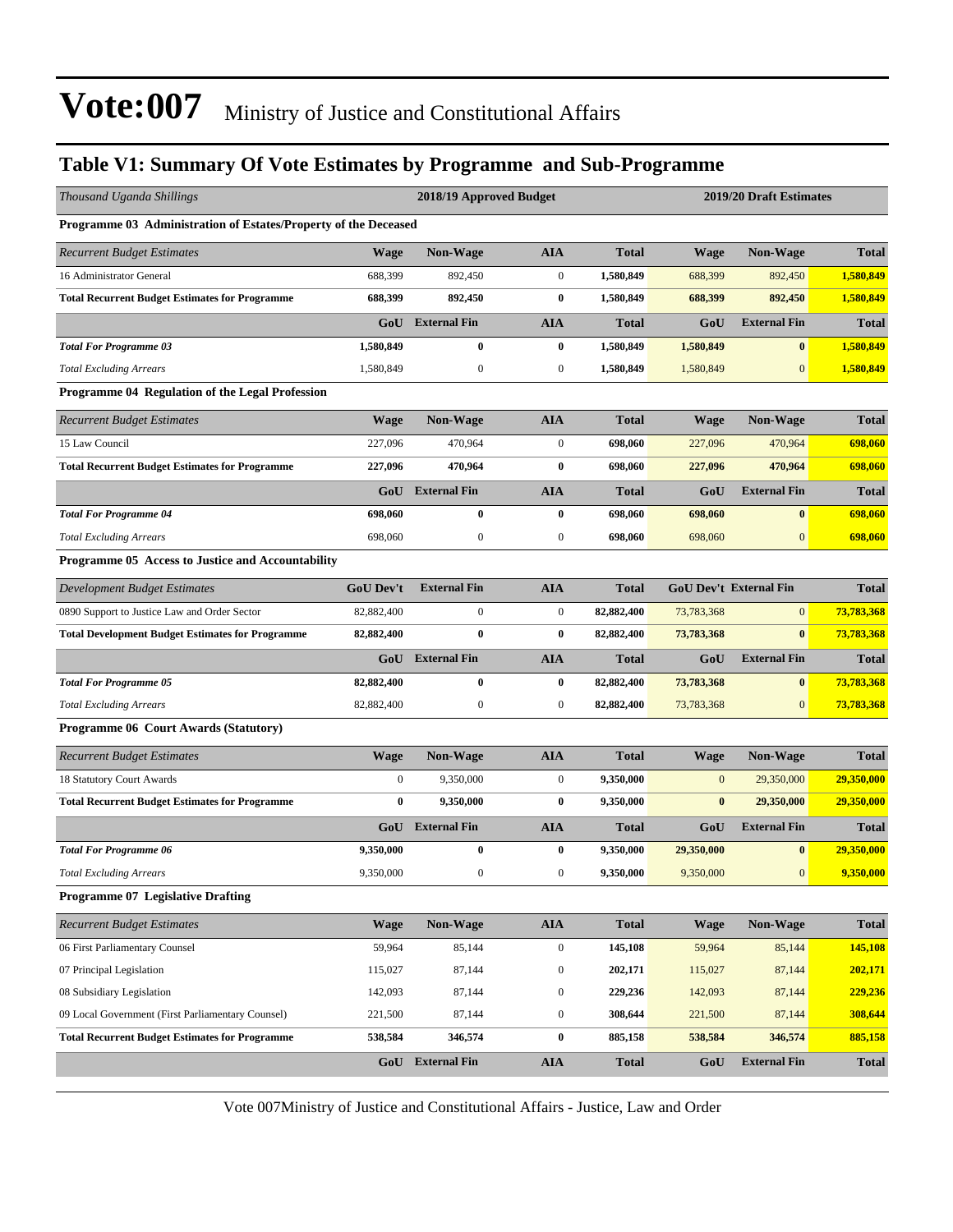| <b>Total For Programme 07</b>                                     | 885,158          | $\bf{0}$            | $\bf{0}$         | 885,158      | 885,158      | $\bf{0}$               | 885,158                                                    |
|-------------------------------------------------------------------|------------------|---------------------|------------------|--------------|--------------|------------------------|------------------------------------------------------------|
| <b>Total Excluding Arrears</b>                                    | 885,158          | $\boldsymbol{0}$    | $\boldsymbol{0}$ | 885,158      | 885,158      | $\mathbf{0}$           | 885,158                                                    |
| Programme 08 Civil Litigation                                     |                  |                     |                  |              |              |                        |                                                            |
| <b>Recurrent Budget Estimates</b>                                 | <b>Wage</b>      | Non-Wage            | <b>AIA</b>       | <b>Total</b> | <b>Wage</b>  | <b>Non-Wage</b>        | <b>Total</b>                                               |
| 02 Civil Litigation                                               | 64,458           | 246,066             | $\mathbf{0}$     | 310,524      | 64,458       | 246,067                | 310,525                                                    |
| 03 Line Ministries                                                | 191,354          | 269,663             | $\boldsymbol{0}$ | 461,017      | 191,354      | 269,663                | 461,017                                                    |
| 04 Institutions                                                   | 175,686          | 331,688             | $\boldsymbol{0}$ | 507,374      | 175,686      | 331,688                | 507,374                                                    |
| 05 Local Gov't Institutions (Litigation)                          | 365,769          | 269,663             | $\boldsymbol{0}$ | 635,433      | 365,769      | 269,663                | 635,432                                                    |
| <b>Total Recurrent Budget Estimates for Programme</b>             | 797,267          | 1,117,081           | $\bf{0}$         | 1,914,348    | 797,267      | 1,117,081              | 1,914,348                                                  |
|                                                                   | GoU              | <b>External Fin</b> | <b>AIA</b>       | <b>Total</b> | GoU          | <b>External Fin</b>    | <b>Total</b>                                               |
| <b>Total For Programme 08</b>                                     | 1,914,348        | $\bf{0}$            | $\bf{0}$         | 1,914,348    | 1,914,348    | $\bf{0}$               | 1,914,348                                                  |
| <b>Total Excluding Arrears</b>                                    | 1,914,348        | $\boldsymbol{0}$    | $\boldsymbol{0}$ | 1,914,348    | 1,914,348    | $\mathbf{0}$           | 1,914,348                                                  |
| <b>Programme 09 Legal Advisory Services</b>                       |                  |                     |                  |              |              |                        |                                                            |
| <b>Recurrent Budget Estimates</b>                                 | <b>Wage</b>      | Non-Wage            | <b>AIA</b>       | <b>Total</b> | <b>Wage</b>  | <b>Non-Wage</b>        | <b>Total</b>                                               |
| 10 Legal Advisory Services                                        | 63,789           | 114,138             | $\mathbf{0}$     | 177,927      | 63,789       | 114,138                | 177,927                                                    |
| 11 Central Government                                             | 157,121          | 114,138             | $\boldsymbol{0}$ | 271,258      | 157,121      | 114,138                | 271,259                                                    |
| 12 Local Government (Legal Advisory Services)                     | 150,021          | 114,138             | $\boldsymbol{0}$ | 264,159      | 150,021      | 114,138                | 264,159                                                    |
| 13 Contracts and Negotiations                                     | 381,073          | 124,138             | $\boldsymbol{0}$ | 505,211      | 381,073      | 124,136                | 505,209                                                    |
| <b>Total Recurrent Budget Estimates for Programme</b>             | 752,005          | 466,550             | $\bf{0}$         | 1,218,555    | 752,005      | 466,550                | 1,218,555                                                  |
|                                                                   |                  |                     |                  | <b>Total</b> | GoU          |                        |                                                            |
|                                                                   |                  | GoU External Fin    | <b>AIA</b>       |              |              | <b>External Fin</b>    | <b>Total</b>                                               |
| <b>Total For Programme 09</b>                                     | 1,218,555        | $\bf{0}$            | $\bf{0}$         | 1,218,555    | 1,218,555    | $\bf{0}$               |                                                            |
| <b>Total Excluding Arrears</b>                                    | 1,218,555        | $\boldsymbol{0}$    | $\boldsymbol{0}$ | 1,218,555    | 1,218,555    | $\boldsymbol{0}$       |                                                            |
| <b>Programme 49 Policy, Planning and Support Services</b>         |                  |                     |                  |              |              |                        |                                                            |
| <b>Recurrent Budget Estimates</b>                                 | <b>Wage</b>      | Non-Wage            | <b>AIA</b>       | <b>Total</b> | <b>Wage</b>  | <b>Non-Wage</b>        | <b>Total</b>                                               |
| 01 Headquarters                                                   | 1,540,916        | 31,907,858          | $\boldsymbol{0}$ | 33,448,774   | 1,540,916    | 29,344,038             |                                                            |
| 17 Policy Planning Unit                                           | 31,957           | 221,226             | $\boldsymbol{0}$ | 253,183      | 31,957       | 221,226                |                                                            |
| 19 Internal Audit Department                                      | 29,611           | 195,356             | $\boldsymbol{0}$ | 224,967      | 29,611       | 195,356                | 1,218,555<br>1,218,555<br>30,884,953<br>253,183<br>224,967 |
| 20 Office of the Attorney General                                 | $\boldsymbol{0}$ | 2,203,011           | $\boldsymbol{0}$ | 2,203,011    | $\mathbf{0}$ | 2,203,011              | 2,203,011                                                  |
| <b>Total Recurrent Budget Estimates for Programme</b>             | 1,602,484        | 34,527,451          | $\bf{0}$         | 36,129,935   | 1,602,484    | 31,963,631             |                                                            |
| <b>Development Budget Estimates</b>                               | <b>GoU Dev't</b> | <b>External Fin</b> | AIA              | Total        |              | GoU Dev't External Fin | <b>Total</b>                                               |
| 1228 Support to Ministry of Justice and Constitutional<br>Affairs | 1,000,000        | $\boldsymbol{0}$    | $\boldsymbol{0}$ | 1,000,000    | 1,000,000    | $\mathbf{0}$           | 33,566,114<br>1,000,000                                    |
| 1242 Construction of the JLOS House                               | 500,000          | $\boldsymbol{0}$    | $\boldsymbol{0}$ | 500,000      | 10,518,986   | $\boldsymbol{0}$       | 10,518,986                                                 |
| <b>Total Development Budget Estimates for Programme</b>           | 1,500,000        | $\bf{0}$            | $\bf{0}$         | 1,500,000    | 11,518,986   | $\bf{0}$               | 11,518,986                                                 |
|                                                                   |                  | GoU External Fin    | <b>AIA</b>       | <b>Total</b> | GoU          | <b>External Fin</b>    | <b>Total</b>                                               |
| <b>Total For Programme 49</b>                                     | 37,629,935       | $\bf{0}$            | $\bf{0}$         | 37,629,935   | 45,085,100   | $\bf{0}$               | 45,085,100                                                 |
| <b>Total Excluding Arrears</b>                                    | 34,928,498       | $\boldsymbol{0}$    | 0                | 34,928,498   | 45,076,600   | $\boldsymbol{0}$       | 45,076,600                                                 |
| <b>Total Vote 007</b>                                             | 136,159,305      | $\boldsymbol{0}$    | $\bf{0}$         | 136,159,305  | 154,515,439  | $\bf{0}$               | 154,515,439                                                |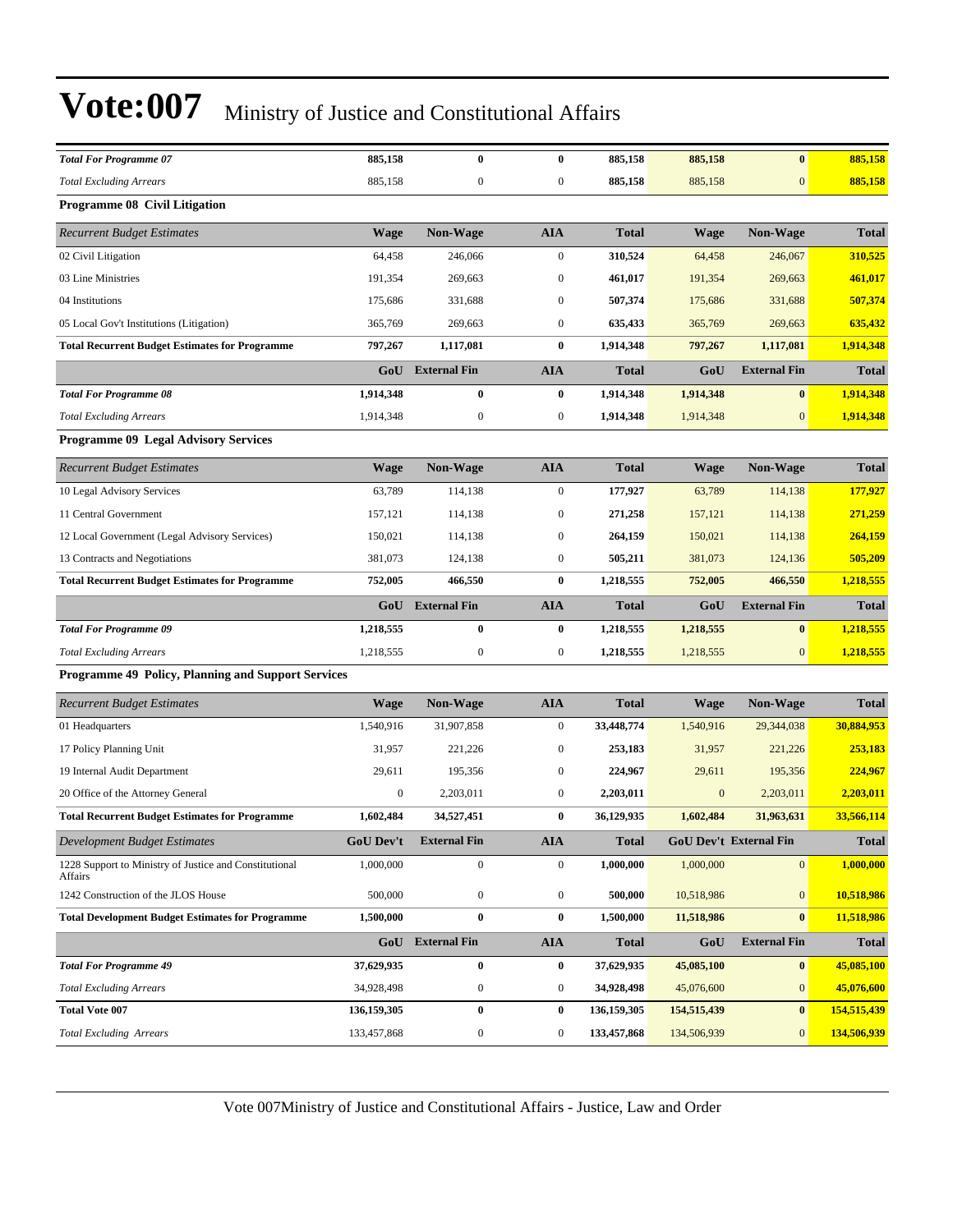### **Table V2: Summary Vote Estimates by Item**

| Thousand Uganda Shillings                                   |            | 2019/20 Draft Estimates<br>2018/19 Approved Budget |                  |              |            |                     |              |
|-------------------------------------------------------------|------------|----------------------------------------------------|------------------|--------------|------------|---------------------|--------------|
|                                                             | GoU        | <b>External Fin</b>                                | AIA              | <b>Total</b> | GoU        | <b>External Fin</b> | <b>Total</b> |
| <b>Employees, Goods and Services (Outputs Provided)</b>     | 57,876,291 | $\bf{0}$                                           | $\bf{0}$         | 57,876,291   | 57,329,443 | $\bf{0}$            | 57,329,443   |
| 211101 General Staff Salaries                               | 4,605,835  | $\bf{0}$                                           | $\bf{0}$         | 4,605,835    | 4,605,835  | $\bf{0}$            | 4,605,835    |
| 211102 Contract Staff Salaries                              | 2,859,400  | $\bf{0}$                                           | $\bf{0}$         | 2,859,400    | 2,478,120  | $\bf{0}$            | 2,478,120    |
| 211103 Allowances (Inc. Casuals, Temporary)                 | 1,533,391  | $\bf{0}$                                           | $\bf{0}$         | 1,533,391    | 1,404,275  | $\bf{0}$            | 1,404,275    |
| 212102 Pension for General Civil Service                    | 1,031,644  | $\bf{0}$                                           | $\bf{0}$         | 1,031,644    | 1,160,760  | $\bf{0}$            | 1,160,760    |
| 212201 Social Security Contributions                        | 265,723    | $\bf{0}$                                           | $\bf{0}$         | 265,723      | 360,039    | $\bf{0}$            | 360,039      |
| 213001 Medical expenses (To employees)                      | 213,000    | $\bf{0}$                                           | 0                | 213,000      | 213,000    | $\bf{0}$            | 213,000      |
| 213002 Incapacity, death benefits and funeral expenses      | 145,000    | $\bf{0}$                                           | $\bf{0}$         | 145,000      | 145,000    | $\bf{0}$            | 145,000      |
| 213004 Gratuity Expenses                                    | 1,190,085  | $\bf{0}$                                           | $\bf{0}$         | 1,190,085    | 992,085    | $\bf{0}$            | 992,085      |
| 221001 Advertising and Public Relations                     | 416,753    | $\bf{0}$                                           | $\bf{0}$         | 416,753      | 416,753    | $\bf{0}$            | 416,753      |
| 221002 Workshops and Seminars                               | 680,000    | $\bf{0}$                                           | $\bf{0}$         | 680,000      | 580,000    | $\bf{0}$            | 580,000      |
| 221003 Staff Training                                       | 1,347,262  | $\bf{0}$                                           | $\bf{0}$         | 1,347,262    | 1,293,525  | $\bf{0}$            | 1,293,525    |
| 221004 Recruitment Expenses                                 | 48,000     | $\bf{0}$                                           | 0                | 48,000       | 48,000     | $\bf{0}$            | 48,000       |
| 221006 Commissions and related charges                      | 69,175     | $\bf{0}$                                           | 0                | 69,175       | 79,175     | $\bf{0}$            | 79,175       |
| 221007 Books, Periodicals & Newspapers                      | 316,900    | $\bf{0}$                                           | $\bf{0}$         | 316,900      | 186,900    | $\bf{0}$            | 186,900      |
| 221008 Computer supplies and Information Technology<br>(TT) | 25,000     | $\bf{0}$                                           | $\bf{0}$         | 25,000       | 25,000     | $\bf{0}$            | 25,000       |
| 221009 Welfare and Entertainment                            | 344,900    | $\bf{0}$                                           | $\bf{0}$         | 344,900      | 329,900    | $\bf{0}$            | 329,900      |
| 221011 Printing, Stationery, Photocopying and Binding       | 1,248,740  | $\bf{0}$                                           | $\bf{0}$         | 1,248,740    | 1,053,738  | $\bf{0}$            | 1,053,738    |
| 221012 Small Office Equipment                               | 22,000     | $\bf{0}$                                           | $\bf{0}$         | 22,000       | 22,000     | $\bf{0}$            | 22,000       |
| 221016 IFMS Recurrent costs                                 | 50,000     | $\bf{0}$                                           | 0                | 50,000       | 50,000     | $\bf{0}$            | 50,000       |
| 221017 Subscriptions                                        | 10,000     | $\bf{0}$                                           | 0                | 10,000       | 10,000     | $\bf{0}$            | 10,000       |
| 221020 IPPS Recurrent Costs                                 | 25,000     | $\bf{0}$                                           | 0                | 25,000       | 25,000     | $\bf{0}$            | 25,000       |
| 222001 Telecommunications                                   | 262,400    | $\bf{0}$                                           | $\bf{0}$         | 262,400      | 262,400    | $\bf{0}$            | 262,400      |
| 222002 Postage and Courier                                  | 5,000      | $\bf{0}$                                           | 0                | 5,000        | 5,000      | $\bf{0}$            | 5,000        |
| 222003 Information and communications technology<br>(ICT)   | 25,000     | $\bf{0}$                                           | 0                | 25,000       | 25,000     | $\bf{0}$            | 25,000       |
| 223003 Rent – (Produced Assets) to private entities         | 5,884,381  | $\bf{0}$                                           | $\bf{0}$         | 5,884,381    | 5,884,381  | $\bf{0}$            | 5,884,381    |
| 223004 Guard and Security services                          | 20,000     | $\bf{0}$                                           | 0                | 20,000       | 20,000     | $\bf{0}$            | 20,000       |
| 223005 Electricity                                          | 210,000    | $\bf{0}$                                           | $\bf{0}$         | 210,000      | 210,000    | $\bf{0}$            | 210,000      |
| 223006 Water                                                | 50,678     | $\bf{0}$                                           | $\bf{0}$         | 50,678       | 50,678     | $\pmb{0}$           | 50,678       |
| 224004 Cleaning and Sanitation                              | 32,000     | $\bf{0}$                                           | $\bf{0}$         | 32,000       | 32,000     | $\pmb{0}$           | 32,000       |
| 224005 Uniforms, Beddings and Protective Gear               | 40,000     | $\bf{0}$                                           | $\boldsymbol{0}$ | 40,000       | 40,000     | $\bf{0}$            | 40,000       |
| 225001 Consultancy Services- Short term                     | 343,590    | $\bf{0}$                                           | $\bf{0}$         | 343,590      | 543,590    | $\bf{0}$            | 543,590      |
| 225002 Consultancy Services-Long-term                       | 4,487,859  | $\bf{0}$                                           | $\bf{0}$         | 4,487,859    | 4,336,859  | $\bf{0}$            | 4,336,859    |
| 227001 Travel inland                                        | 1,527,830  | $\bf{0}$                                           | $\bf{0}$         | 1,527,830    | 1,680,686  | $\bf{0}$            | 1,680,686    |
| 227002 Travel abroad                                        | 3,187,533  | $\bf{0}$                                           | $\bf{0}$         | 3,187,533    | 3,287,533  | $\bf{0}$            | 3,287,533    |
| 227003 Carriage, Haulage, Freight and transport hire        | 28,800     | $\bf{0}$                                           | $\boldsymbol{0}$ | 28,800       | 28,800     | $\bf{0}$            | 28,800       |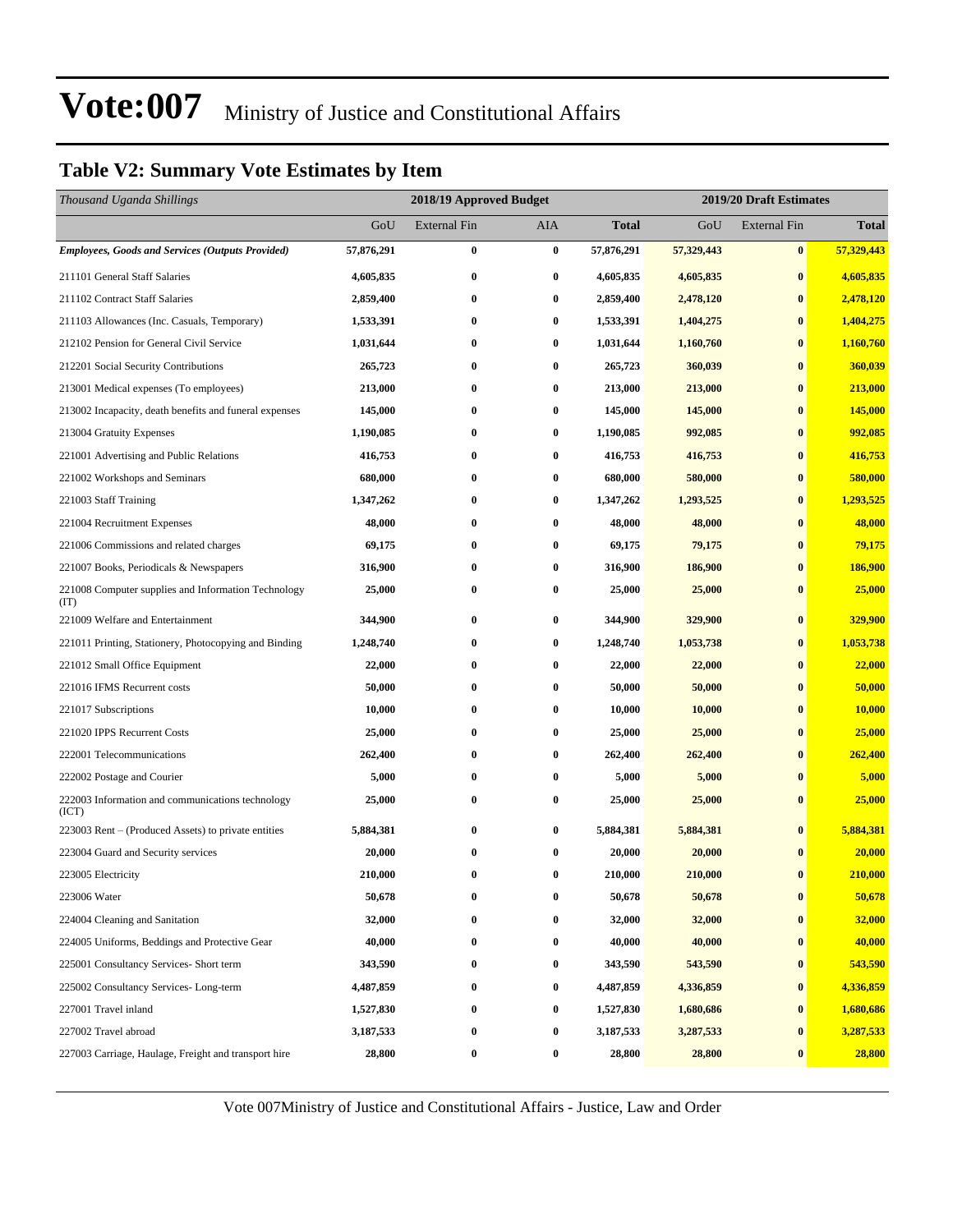| 227004 Fuel, Lubricants and Oils                                 | 1,155,977   | $\mathbf{0}$     | $\bf{0}$       | 1,155,977   | 1,275,970   | $\bf{0}$       | 1,275,970   |
|------------------------------------------------------------------|-------------|------------------|----------------|-------------|-------------|----------------|-------------|
| 228001 Maintenance - Civil                                       | 103,000     | $\bf{0}$         | $\bf{0}$       | 103,000     | 103,000     | $\bf{0}$       | 103,000     |
| 228002 Maintenance - Vehicles                                    | 512,184     | $\bf{0}$         | $\bf{0}$       | 512,184     | 512,189     | $\mathbf{0}$   | 512,189     |
| 228003 Maintenance – Machinery, Equipment &<br>Furniture         | 288,271     | $\bf{0}$         | 0              | 288,271     | 288,271     | $\bf{0}$       | 288,271     |
| 228004 Maintenance – Other                                       | 18,000      | $\bf{0}$         | $\bf{0}$       | 18,000      | 18,000      | $\bf{0}$       | 18,000      |
| 282104 Compensation to 3rd Parties                               | 23,245,980  | $\bf{0}$         | $\bf{0}$       | 23,245,980  | 23,245,980  | $\mathbf{0}$   | 23,245,980  |
| <b>Grants, Transfers and Subsides (Outputs Funded)</b>           | 66,663,845  | $\bf{0}$         | $\bf{0}$       | 66,663,845  | 62,942,510  | $\bf{0}$       | 62,942,510  |
| 262101 Contributions to International Organisations<br>(Current) | 31,000      | $\bf{0}$         | $\bf{0}$       | 31,000      | 31,000      | $\bf{0}$       | 31,000      |
| 263104 Transfers to other govt. Units (Current)                  | 30,000      | $\bf{0}$         | $\bf{0}$       | 30,000      | 30,000      | $\mathbf{0}$   | 30,000      |
| 263106 Other Current grants (Current)                            | 1,616,801   | $\bf{0}$         | 0              | 1,616,801   | 1,616,801   | $\bf{0}$       | 1,616,801   |
| 263204 Transfers to other govt. Units (Capital)                  | 64,956,044  | $\bf{0}$         | $\bf{0}$       | 64,956,044  | 61,234,709  | $\bf{0}$       | 61,234,709  |
| 264101 Contributions to Autonomous Institutions                  | 30,000      | $\bf{0}$         | $\bf{0}$       | 30,000      | 30,000      | $\bf{0}$       | 30,000      |
| <b>Investment</b> (Capital Purchases)                            | 8,917,733   | $\bf{0}$         | $\bf{0}$       | 8,917,733   | 14,234,986  | $\bf{0}$       | 14,234,986  |
| 312101 Non-Residential Buildings                                 | 3,914,733   | $\bf{0}$         | $\bf{0}$       | 3,914,733   | 11,662,986  | $\bf{0}$       | 11,662,986  |
| 312201 Transport Equipment                                       | 3,112,000   | $\bf{0}$         | $\bf{0}$       | 3,112,000   | 1,400,000   | $\bf{0}$       | 1,400,000   |
| 312202 Machinery and Equipment                                   | 1,071,000   | $\bf{0}$         | $\bf{0}$       | 1,071,000   | 672,000     | $\bf{0}$       | 672,000     |
| 312203 Furniture & Fixtures                                      | 820,000     | $\bf{0}$         | $\bf{0}$       | 820,000     | 500,000     | $\bf{0}$       | 500,000     |
| <b>Arrears</b>                                                   | 2,701,437   | $\bf{0}$         | $\bf{0}$       | 2,701,437   | 20,008,500  | $\bf{0}$       | 20,008,500  |
| 321605 Domestic arrears (Budgeting)                              | 2,701,437   | $\bf{0}$         | $\bf{0}$       | 2,701,437   | 20,000,000  | $\bf{0}$       | 20,000,000  |
| 321607 Utility arrears (Budgeting)                               | $\bf{0}$    | $\bf{0}$         | $\bf{0}$       | $\bf{0}$    | 8,500       | $\mathbf{0}$   | 8,500       |
| <b>Grand Total Vote 007</b>                                      | 136,159,305 | $\bf{0}$         | $\bf{0}$       | 136,159,305 | 154,515,439 | $\bf{0}$       | 154,515,439 |
| <b>Total Excluding Arrears</b>                                   | 133,457,868 | $\boldsymbol{0}$ | $\overline{0}$ | 133,457,868 | 134,506,939 | $\overline{0}$ | 134,506,939 |
|                                                                  |             |                  |                |             |             |                |             |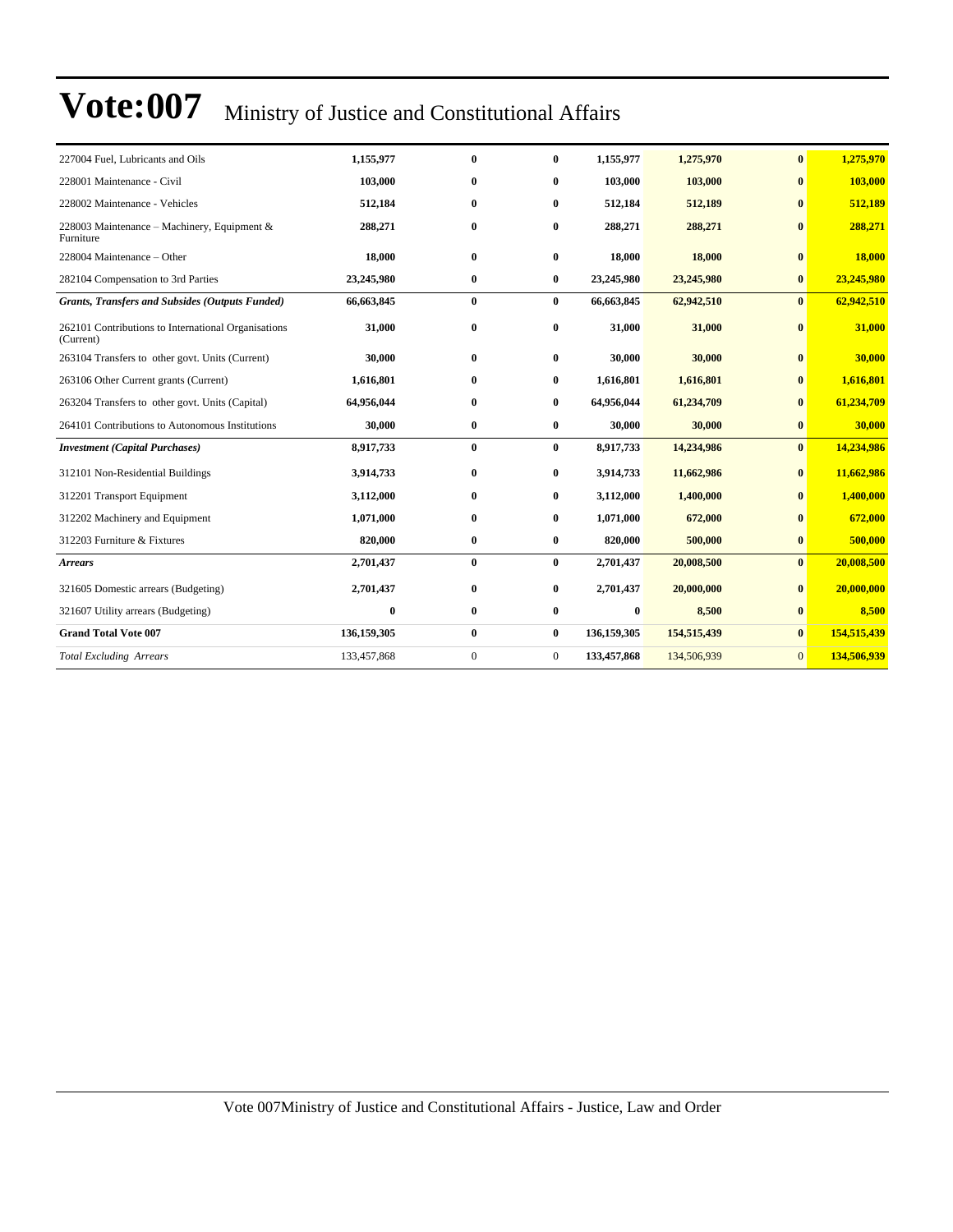### **Table V3: Detailed Estimates by Programme, Sub Programme, Output and Item**

*Programmme 03 Administration of Estates/Property of the Deceased*

*Recurrent Budget Estimates*

#### **SubProgramme 16 Administrator General**

| Thousand Uganda Shillings                                 |                  | 2018/19 Approved Budget |                  |              |                  | 2019/20 Draft Estimates |                 |  |  |
|-----------------------------------------------------------|------------------|-------------------------|------------------|--------------|------------------|-------------------------|-----------------|--|--|
| <b>Outputs Provided</b>                                   | Wage             | Non Wage                | AIA              | <b>Total</b> | Wage             | Non Wage                | <b>Total</b>    |  |  |
| Output 120301 Estates Registration and Inspection         |                  |                         |                  |              |                  |                         |                 |  |  |
| 211101 General Staff Salaries                             | 172,100          | $\boldsymbol{0}$        | $\mathbf{0}$     | 172,100      | 172,100          | $\overline{0}$          | 172,100         |  |  |
| 211103 Allowances (Inc. Casuals, Temporary)               | $\boldsymbol{0}$ | 33,688                  | $\mathbf{0}$     | 33,688       | $\boldsymbol{0}$ | 33,688                  | 33,688          |  |  |
| 221001 Advertising and Public Relations                   | $\boldsymbol{0}$ | 7,938                   | $\boldsymbol{0}$ | 7,938        | $\boldsymbol{0}$ | 7,938                   | 7,938           |  |  |
| 221003 Staff Training                                     | $\boldsymbol{0}$ | 12,874                  | $\boldsymbol{0}$ | 12,874       | $\mathbf{0}$     | 12,874                  | 12,874          |  |  |
| 221006 Commissions and related charges                    | $\boldsymbol{0}$ | 3,375                   | $\boldsymbol{0}$ | 3,375        | $\boldsymbol{0}$ | 3,375                   | 3,375           |  |  |
| 221009 Welfare and Entertainment                          | $\boldsymbol{0}$ | 4,000                   | $\boldsymbol{0}$ | 4,000        | $\boldsymbol{0}$ | 4,000                   | 4,000           |  |  |
| 221011 Printing, Stationery, Photocopying and Binding     | $\boldsymbol{0}$ | 11,675                  | $\boldsymbol{0}$ | 11,675       | $\boldsymbol{0}$ | 11,674                  | 11,674          |  |  |
| 222001 Telecommunications                                 | $\boldsymbol{0}$ | 3,750                   | $\boldsymbol{0}$ | 3,750        | $\boldsymbol{0}$ | 3,750                   | 3,750           |  |  |
| 227001 Travel inland                                      | $\boldsymbol{0}$ | 103,276                 | $\boldsymbol{0}$ | 103,276      | $\mathbf{0}$     | 103,276                 | 103,276         |  |  |
| 227002 Travel abroad                                      | $\boldsymbol{0}$ | 22,237                  | $\boldsymbol{0}$ | 22,237       | $\boldsymbol{0}$ | 22,237                  | 22,237          |  |  |
| 227004 Fuel, Lubricants and Oils                          | $\boldsymbol{0}$ | 20,300                  | $\mathbf{0}$     | 20,300       | $\boldsymbol{0}$ | 20,300                  | 20,300          |  |  |
| <b>Total Cost of Output 01</b>                            | 172,100          | 223,113                 | 0                | 395,212      | 172,100          | 223,113                 | 395,212         |  |  |
| Output 120302 Letters of Administration and Land Tranfers |                  |                         |                  |              |                  |                         |                 |  |  |
| 211101 General Staff Salaries                             | 172,100          | $\boldsymbol{0}$        | $\boldsymbol{0}$ | 172,100      | 172,100          | $\overline{0}$          | 172,100         |  |  |
| 211103 Allowances (Inc. Casuals, Temporary)               | $\boldsymbol{0}$ | 33,688                  | $\boldsymbol{0}$ | 33,688       | $\boldsymbol{0}$ | 33,688                  | 33,688          |  |  |
| 221001 Advertising and Public Relations                   | $\boldsymbol{0}$ | 7,938                   | $\boldsymbol{0}$ | 7,938        | $\boldsymbol{0}$ | 7,938                   | 7,938           |  |  |
| 221003 Staff Training                                     | $\boldsymbol{0}$ | 12,874                  | $\mathbf{0}$     | 12,874       | $\mathbf{0}$     | 12,874                  | 12,874          |  |  |
| 221006 Commissions and related charges                    | $\boldsymbol{0}$ | 3,375                   | $\boldsymbol{0}$ | 3,375        | $\boldsymbol{0}$ | 3,375                   | 3,375           |  |  |
| 221009 Welfare and Entertainment                          | $\boldsymbol{0}$ | 4,000                   | $\boldsymbol{0}$ | 4,000        | $\mathbf{0}$     | 4,000                   | 4,000           |  |  |
| 221011 Printing, Stationery, Photocopying and Binding     | $\boldsymbol{0}$ | 11,675                  | $\boldsymbol{0}$ | 11,675       | $\boldsymbol{0}$ | 11,674                  | 11,674          |  |  |
| 222001 Telecommunications                                 | $\boldsymbol{0}$ | 3,750                   | $\boldsymbol{0}$ | 3,750        | $\boldsymbol{0}$ | 3,750                   | 3,750           |  |  |
| 227001 Travel inland                                      | $\boldsymbol{0}$ | 103,275                 | $\mathbf{0}$     | 103,275      | $\mathbf{0}$     | 103,275                 | 103,275         |  |  |
| 227002 Travel abroad                                      | $\boldsymbol{0}$ | 22,238                  | $\boldsymbol{0}$ | 22,238       | $\boldsymbol{0}$ | 22,238                  | 22,238          |  |  |
| 227004 Fuel, Lubricants and Oils                          | $\boldsymbol{0}$ | 20,300                  | $\boldsymbol{0}$ | 20,300       | $\mathbf{0}$     | 20,300                  | 20,300          |  |  |
| <b>Total Cost of Output 02</b>                            | 172,100          | 223,113                 | 0                | 395,212      | 172,100          | 223,113                 | <u>395,212 </u> |  |  |
| Output 120303 Estates administration                      |                  |                         |                  |              |                  |                         |                 |  |  |
| 211101 General Staff Salaries                             | 172,100          | $\mathbf{0}$            | $\boldsymbol{0}$ | 172,100      | 172,100          | $\mathbf{0}$            | 172,100         |  |  |
| 211103 Allowances (Inc. Casuals, Temporary)               | $\boldsymbol{0}$ | 33,688                  | $\boldsymbol{0}$ | 33,688       | $\mathbf{0}$     | 33,688                  | 33,688          |  |  |
| 221001 Advertising and Public Relations                   | $\boldsymbol{0}$ | 7,939                   | $\boldsymbol{0}$ | 7,939        | $\boldsymbol{0}$ | 7,939                   | 7,939           |  |  |
| 221003 Staff Training                                     | $\boldsymbol{0}$ | 12,875                  | $\overline{0}$   | 12,875       | $\boldsymbol{0}$ | 12,875                  | 12,875          |  |  |
| 221006 Commissions and related charges                    | $\boldsymbol{0}$ | 3,375                   | $\boldsymbol{0}$ | 3,375        | $\mathbf{0}$     | 3,375                   | 3,375           |  |  |
| 221009 Welfare and Entertainment                          | $\boldsymbol{0}$ | 4,000                   | $\boldsymbol{0}$ | 4,000        | $\boldsymbol{0}$ | 4,000                   | 4,000           |  |  |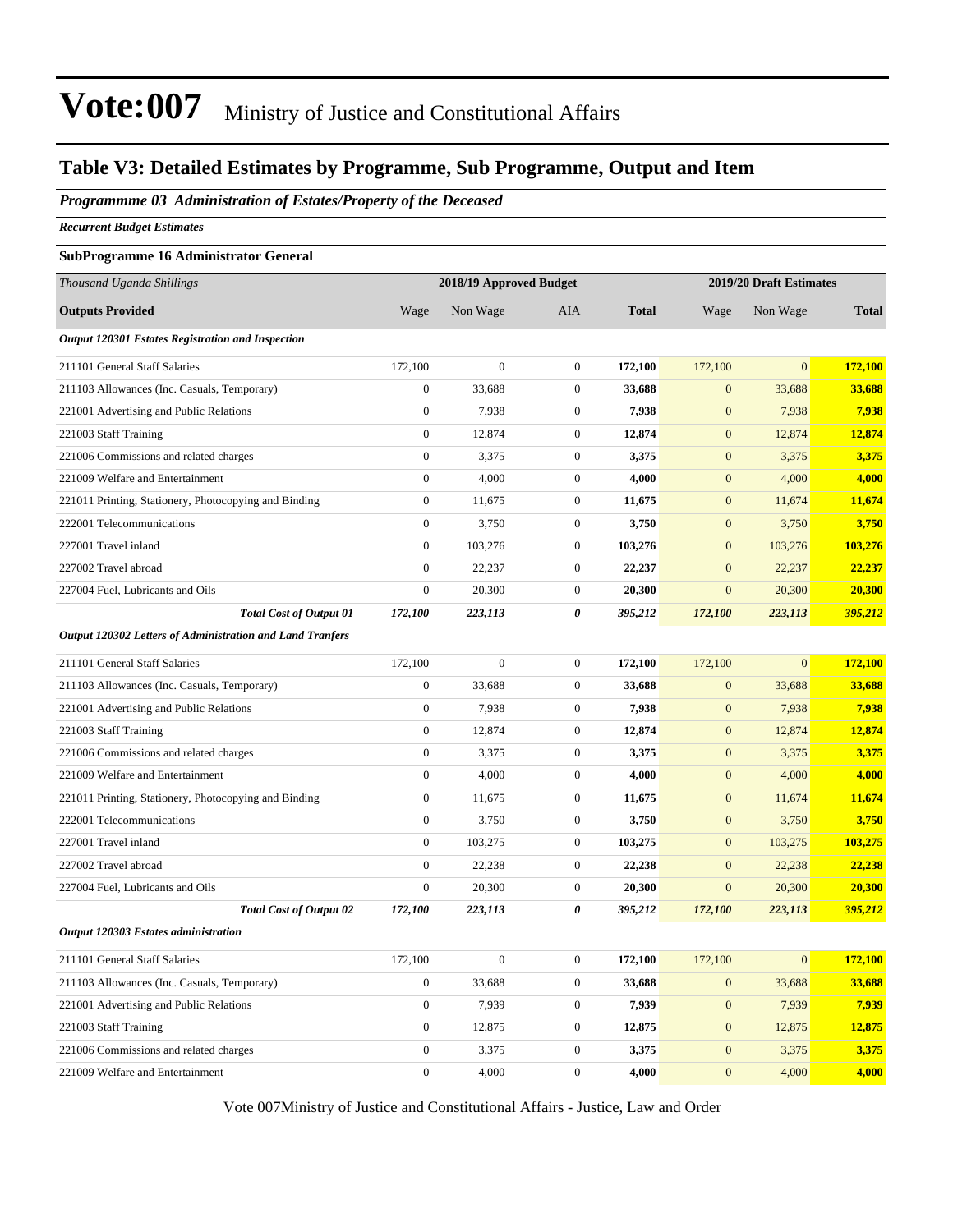| 221011 Printing, Stationery, Photocopying and Binding | $\overline{0}$ | 11,675           | $\Omega$       | 11,675    | $\mathbf{0}$   | 11,674         | 11,674    |
|-------------------------------------------------------|----------------|------------------|----------------|-----------|----------------|----------------|-----------|
| 222001 Telecommunications                             | $\mathbf{0}$   | 3,750            | $\overline{0}$ | 3,750     | $\mathbf{0}$   | 3,750          | 3,750     |
| 227001 Travel inland                                  | $\overline{0}$ | 103,274          | $\overline{0}$ | 103,274   | $\mathbf{0}$   | 103,274        | 103,274   |
| 227002 Travel abroad                                  | $\Omega$       | 22,237           | $\overline{0}$ | 22,237    | $\mathbf{0}$   | 22,237         | 22,237    |
| 227004 Fuel, Lubricants and Oils                      | $\Omega$       | 20,300           | $\overline{0}$ | 20,300    | $\mathbf{0}$   | 20,300         | 20,300    |
| <b>Total Cost of Output 03</b>                        | 172,100        | 223,113          | 0              | 395,212   | 172,100        | 223,113        | 395,212   |
| Output 120304 Family arbitrations and mediations      |                |                  |                |           |                |                |           |
| 211101 General Staff Salaries                         | 172,100        | $\boldsymbol{0}$ | $\overline{0}$ | 172,100   | 172,100        | $\overline{0}$ | 172,100   |
| 211103 Allowances (Inc. Casuals, Temporary)           | $\overline{0}$ | 33,688           | $\overline{0}$ | 33,688    | $\overline{0}$ | 33,688         | 33,688    |
| 221001 Advertising and Public Relations               | $\overline{0}$ | 7,938            | $\overline{0}$ | 7,938     | $\mathbf{0}$   | 7,938          | 7,938     |
| 221003 Staff Training                                 | $\mathbf{0}$   | 12,874           | $\overline{0}$ | 12,874    | $\mathbf{0}$   | 12,874         | 12,874    |
| 221006 Commissions and related charges                | $\overline{0}$ | 3,375            | $\overline{0}$ | 3,375     | $\mathbf{0}$   | 3,375          | 3,375     |
| 221009 Welfare and Entertainment                      | $\mathbf{0}$   | 4,000            | $\overline{0}$ | 4,000     | $\mathbf{0}$   | 4,000          | 4,000     |
| 221011 Printing, Stationery, Photocopying and Binding | $\overline{0}$ | 11,675           | $\overline{0}$ | 11,675    | $\mathbf{0}$   | 11,674         | 11,674    |
| 222001 Telecommunications                             | $\Omega$       | 3,750            | $\overline{0}$ | 3,750     | $\mathbf{0}$   | 3,750          | 3,750     |
| 227001 Travel inland                                  | $\mathbf{0}$   | 103,275          | $\overline{0}$ | 103,275   | $\mathbf{0}$   | 103,275        | 103,275   |
| 227002 Travel abroad                                  | $\Omega$       | 22,238           | $\overline{0}$ | 22,238    | $\mathbf{0}$   | 22,238         | 22,238    |
| 227004 Fuel. Lubricants and Oils                      | $\Omega$       | 20,300           | $\overline{0}$ | 20.300    | $\overline{0}$ | 20,300         | 20,300    |
| <b>Total Cost of Output 04</b>                        | 172,100        | 223,113          | 0              | 395,212   | 172,100        | 223,113        | 395,212   |
| <b>Total Cost Of Outputs Provided</b>                 | 688,399        | 892,450          | $\bf{0}$       | 1,580,849 | 688,399        | 892,450        | 1,580,849 |
| <b>Total Cost for SubProgramme 16</b>                 | 688,399        | 892,450          | $\bf{0}$       | 1,580,849 | 688,399        | 892,450        | 1,580,849 |
| <b>Total Excluding Arrears</b>                        | 688,399        | 892,450          | $\overline{0}$ | 1,580,849 | 688,399        | 892,450        | 1,580,849 |

|                                    | GoU       | <b>External Fin</b> | AIA | <b>Total</b> | GoU       | <b>External Fin</b> | <b>Total</b> |
|------------------------------------|-----------|---------------------|-----|--------------|-----------|---------------------|--------------|
| <b>Total Cost for Programme 03</b> | 1,580,849 |                     |     | 1.580.849    | 1.580.849 | $\mathbf{0}$        | 1.580.849    |
| <b>Total Excluding Arrears</b>     | .580,849  |                     |     | 1,580,849    | 1,580,849 |                     | 1.580.849    |

#### *Programmme 04 Regulation of the Legal Profession*

*Recurrent Budget Estimates*

#### **SubProgramme 15 Law Council**

| Thousand Uganda Shillings                             | 2019/20 Draft Estimates<br>2018/19 Approved Budget |          |                |              |              |                |              |
|-------------------------------------------------------|----------------------------------------------------|----------|----------------|--------------|--------------|----------------|--------------|
| <b>Outputs Provided</b>                               | Wage                                               | Non Wage | <b>AIA</b>     | <b>Total</b> | Wage         | Non Wage       | <b>Total</b> |
| Output 120401 Conclusion of disciplinary cases        |                                                    |          |                |              |              |                |              |
| 211101 General Staff Salaries                         | 113.548                                            | $\Omega$ | $\overline{0}$ | 113,548      | 113,548      | $\overline{0}$ | 113,548      |
| 211103 Allowances (Inc. Casuals, Temporary)           | $\mathbf{0}$                                       | 129,279  | $\overline{0}$ | 129,279      | $\mathbf{0}$ | 129,279        | 129,279      |
| 221001 Advertising and Public Relations               | $\mathbf{0}$                                       | 25,000   | $\mathbf{0}$   | 25,000       | $\mathbf{0}$ | 25,000         | 25,000       |
| 221003 Staff Training                                 | $\mathbf{0}$                                       | 10,172   | $\overline{0}$ | 10,172       | $\mathbf{0}$ | 10,172         | 10,172       |
| 221006 Commissions and related charges                | $\mathbf{0}$                                       | 2,500    | $\overline{0}$ | 2,500        | $\mathbf{0}$ | 2,500          | 2,500        |
| 221009 Welfare and Entertainment                      | $\mathbf{0}$                                       | 15,000   | $\Omega$       | 15,000       | $\mathbf{0}$ | 15,000         | 15,000       |
| 221011 Printing, Stationery, Photocopying and Binding | $\mathbf{0}$                                       | 18,500   | $\mathbf{0}$   | 18,500       | $\mathbf{0}$ | 18,500         | 18,500       |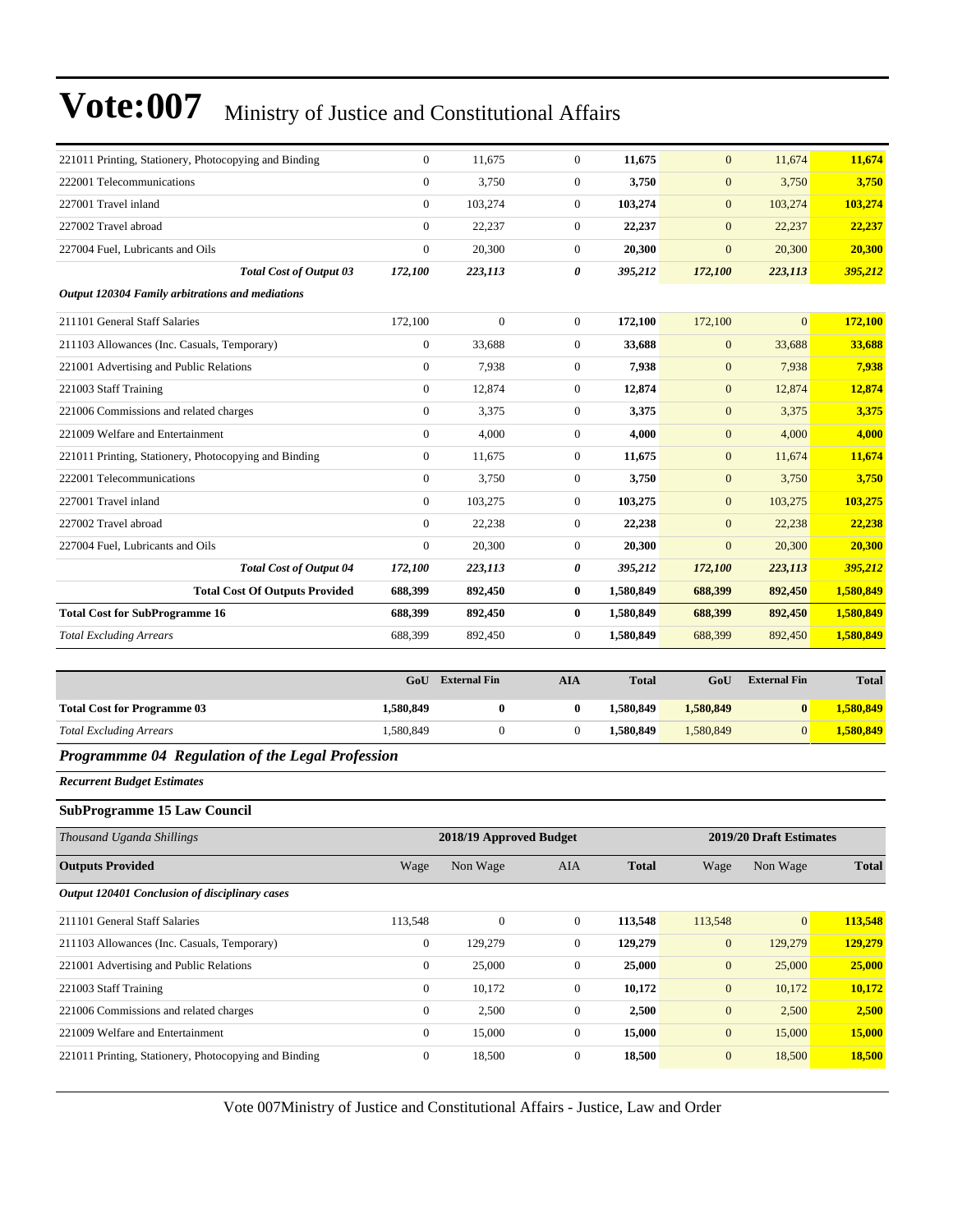| <b>Total Cost for Programme 04</b>                    |                                       | 698,060          | 0                   | $\bf{0}$       | 698.060      | 698,060        | $\bf{0}$            | 698,060      |
|-------------------------------------------------------|---------------------------------------|------------------|---------------------|----------------|--------------|----------------|---------------------|--------------|
|                                                       |                                       | GoU              | <b>External Fin</b> | <b>AIA</b>     | <b>Total</b> | GoU            | <b>External Fin</b> | <b>Total</b> |
|                                                       |                                       |                  |                     |                |              |                |                     |              |
| <b>Total Excluding Arrears</b>                        |                                       | 227,096          | 470,964             | $\overline{0}$ | 698,060      | 227,096        | 470,964             | 698,060      |
| <b>Total Cost for SubProgramme 15</b>                 |                                       | 227,096          | 470,964             | $\bf{0}$       | 698,060      | 227,096        | 470,964             | 698,060      |
|                                                       | <b>Total Cost Of Outputs Provided</b> | 227,096          | 470,964             | $\bf{0}$       | 698,060      | 227,096        | 470,964             | 698,060      |
|                                                       | <b>Total Cost of Output 02</b>        | 113,548          | 236,408             | 0              | 349,956      | 113,548        | 236,408             | 349,956      |
| 227004 Fuel, Lubricants and Oils                      |                                       | $\overline{0}$   | 11,881              | $\overline{0}$ | 11,881       | $\mathbf{0}$   | 11,881              | 11,881       |
| 227002 Travel abroad                                  |                                       | $\Omega$         | 13,250              | $\overline{0}$ | 13,250       | $\mathbf{0}$   | 13,250              | 13,250       |
| 227001 Travel inland                                  |                                       | $\Omega$         | 24,855              | $\overline{0}$ | 24,855       | $\mathbf{0}$   | 24,855              | 24,855       |
| 222001 Telecommunications                             |                                       | $\overline{0}$   | 4,000               | $\overline{0}$ | 4,000        | $\mathbf{0}$   | 4,000               | 4,000        |
| 221011 Printing, Stationery, Photocopying and Binding |                                       | $\mathbf{0}$     | 18,500              | $\overline{0}$ | 18,500       | $\mathbf{0}$   | 18,500              | 18,500       |
| 221009 Welfare and Entertainment                      |                                       | $\mathbf{0}$     | 15,000              | $\overline{0}$ | 15,000       | $\mathbf{0}$   | 15,000              | 15,000       |
| 221006 Commissions and related charges                |                                       | $\mathbf{0}$     | 2,500               | $\overline{0}$ | 2,500        | $\mathbf{0}$   | 2,500               | 2,500        |
| 221003 Staff Training                                 |                                       | $\mathbf{0}$     | 5,500               | $\overline{0}$ | 5,500        | $\mathbf{0}$   | 5,500               | 5,500        |
| 221001 Advertising and Public Relations               |                                       | $\mathbf{0}$     | 10.000              | $\overline{0}$ | 10,000       | $\mathbf{0}$   | 10,000              | 10,000       |
| 211103 Allowances (Inc. Casuals, Temporary)           |                                       | $\boldsymbol{0}$ | 130,922             | $\overline{0}$ | 130,922      | $\mathbf{0}$   | 130,922             | 130,922      |
| 211101 General Staff Salaries                         |                                       | 113,548          | $\mathbf{0}$        | $\overline{0}$ | 113,548      | 113,548        | $\Omega$            | 113,548      |
| Output 120402 Inspection and Supervision              |                                       |                  |                     |                |              |                |                     |              |
|                                                       | <b>Total Cost of Output 01</b>        | 113,548          | 234,556             | 0              | 348,104      | 113,548        | 234,556             | 348,104      |
| 227004 Fuel, Lubricants and Oils                      |                                       | $\mathbf{0}$     | 13,250              | 0              | 13,250       | $\mathbf{0}$   | 13,250              | 13,250       |
| 227002 Travel abroad                                  |                                       | $\Omega$         | 880                 | $\overline{0}$ | 880          | $\overline{0}$ | 880                 | 880          |
| 227001 Travel inland                                  |                                       | $\mathbf{0}$     | 15.975              | $\overline{0}$ | 15.975       | $\mathbf{0}$   | 15,975              | 15,975       |
| 222001 Telecommunications                             |                                       | $\overline{0}$   | 4,000               | $\overline{0}$ | 4,000        | $\mathbf{0}$   | 4,000               | 4,000        |

*Programmme 05 Access to Justice and Accountability*

*Development Budget Estimates*

#### **Project 0890 Support to Justice Law and Order Sector**

| Thousand Uganda Shillings                                         | 2018/19 Approved Budget       | 2019/20 Draft Estimates |                |              |                        |                |              |
|-------------------------------------------------------------------|-------------------------------|-------------------------|----------------|--------------|------------------------|----------------|--------------|
| <b>Outputs Provided</b>                                           | <b>GoU</b> Dev't External Fin |                         | <b>AIA</b>     | <b>Total</b> | GoU Dev't External Fin |                | <b>Total</b> |
| Output 120501 Ministry of Justice and Constitutional Affairs-JLOS |                               |                         |                |              |                        |                |              |
| 211103 Allowances (Inc. Casuals, Temporary)                       | 305,000                       | $\Omega$                | $\Omega$       | 305,000      | 305,000                | $\overline{0}$ | 305,000      |
| 221001 Advertising and Public Relations                           | 120,000                       | $\Omega$                | $\mathbf{0}$   | 120,000      | 120,000                | $\overline{0}$ | 120,000      |
| 221002 Workshops and Seminars                                     | 250,000                       | $\Omega$                | $\mathbf{0}$   | 250,000      | 250,000                | $\overline{0}$ | 250,000      |
| 221003 Staff Training                                             | 350,250                       | $\boldsymbol{0}$        | $\mathbf{0}$   | 350,250      | 350,250                | $\overline{0}$ | 350,250      |
| 221007 Books, Periodicals & Newspapers                            | 200,000                       | $\boldsymbol{0}$        | $\overline{0}$ | 200,000      | 70,000                 | $\overline{0}$ | 70,000       |
| 221011 Printing, Stationery, Photocopying and Binding             | 250,000                       | $\Omega$                | $\Omega$       | 250,000      | 250,000                | $\overline{0}$ | 250,000      |
| 225001 Consultancy Services- Short term                           | 100,000                       | $\boldsymbol{0}$        | $\mathbf{0}$   | 100,000      | 100,000                | $\mathbf{0}$   | 100,000      |

*Total Excluding Arrears* 698,060 0 0 **698,060** 698,060 0 **698,060**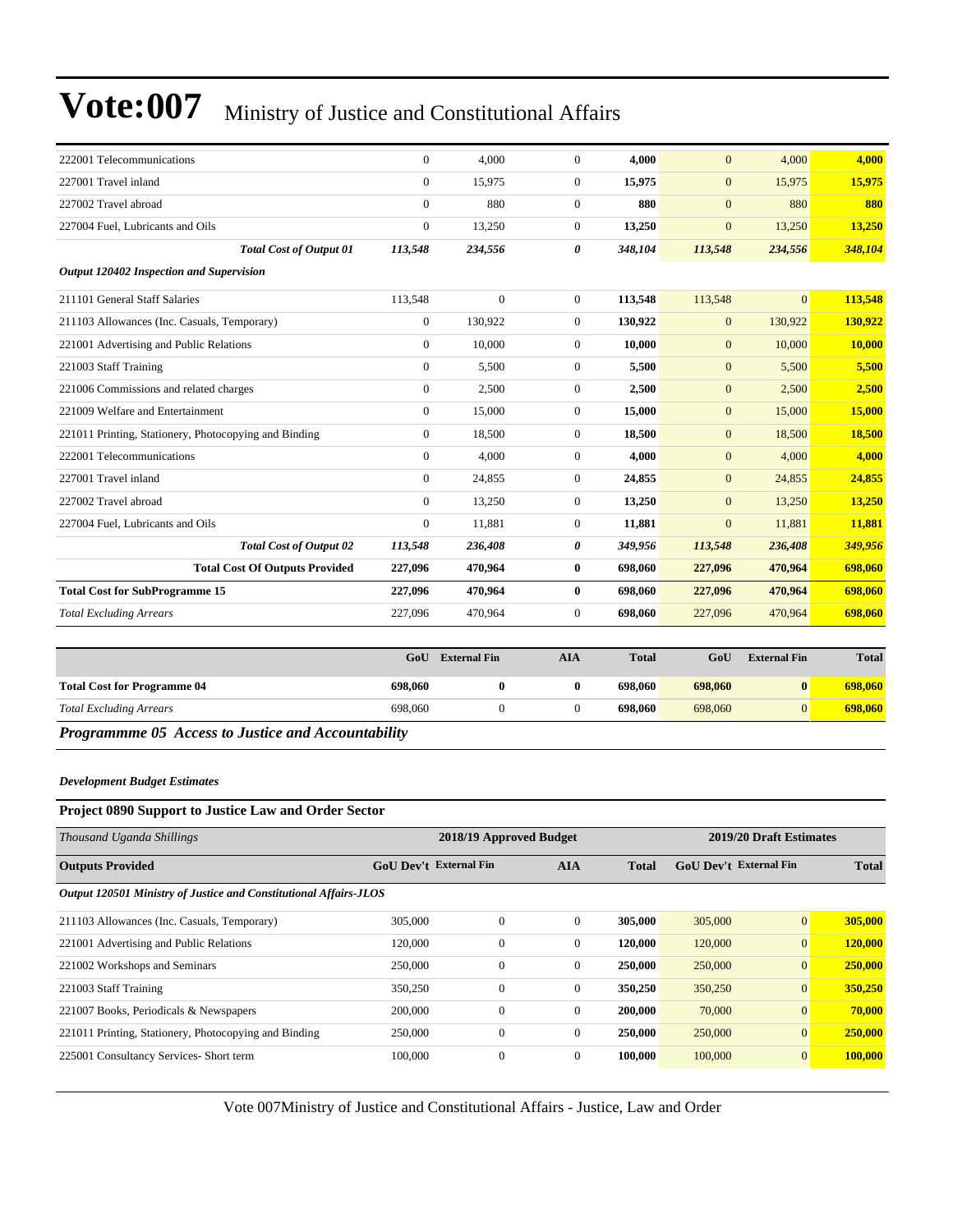| 225002 Consultancy Services-Long-term                 | 100,000    | $\boldsymbol{0}$              | $\boldsymbol{0}$      | 100,000    | 100,000                       | $\overline{0}$            | 100,000        |
|-------------------------------------------------------|------------|-------------------------------|-----------------------|------------|-------------------------------|---------------------------|----------------|
| 227001 Travel inland                                  | 200,000    | $\boldsymbol{0}$              | $\mathbf{0}$          | 200,000    | 320,000                       | $\boldsymbol{0}$          | 320,000        |
| 227002 Travel abroad                                  | 250,000    | $\boldsymbol{0}$              | $\mathbf{0}$          | 250,000    | 300,000                       | $\boldsymbol{0}$          | 300,000        |
| 227004 Fuel, Lubricants and Oils                      | 119,750    | $\boldsymbol{0}$              | $\boldsymbol{0}$      | 119,750    | 119,750                       | $\boldsymbol{0}$          | 119,750        |
| 228002 Maintenance - Vehicles                         | 75,000     | $\boldsymbol{0}$              | $\boldsymbol{0}$      | 75,000     | 75,000                        | $\boldsymbol{0}$          | 75,000         |
| 228003 Maintenance - Machinery, Equipment & Furniture | 50,000     | $\boldsymbol{0}$              | $\mathbf{0}$          | 50,000     | 50,000                        | $\boldsymbol{0}$          | 50,000         |
| Total Cost Of Output 120501                           | 2,370,000  | 0                             | 0                     | 2,370,000  | 2,410,000                     | $\boldsymbol{\theta}$     | 2,410,000      |
| Output 120506 Program Management                      |            |                               |                       |            |                               |                           |                |
| 211102 Contract Staff Salaries                        | 2,859,400  | $\boldsymbol{0}$              | $\mathbf{0}$          | 2,859,400  | 2,478,120                     | $\overline{0}$            | 2,478,120      |
| 211103 Allowances (Inc. Casuals, Temporary)           | 392,100    | $\boldsymbol{0}$              | $\boldsymbol{0}$      | 392,100    | 392,100                       | $\boldsymbol{0}$          | 392,100        |
| 212201 Social Security Contributions                  | 265,723    | $\boldsymbol{0}$              | $\boldsymbol{0}$      | 265,723    | 360,039                       | $\boldsymbol{0}$          | 360,039        |
| 213001 Medical expenses (To employees)                | 150,000    | $\boldsymbol{0}$              | $\boldsymbol{0}$      | 150,000    | 150,000                       | $\boldsymbol{0}$          | 150,000        |
| 213004 Gratuity Expenses                              | 980,000    | $\boldsymbol{0}$              | $\mathbf{0}$          | 980,000    | 782,000                       | $\boldsymbol{0}$          | 782,000        |
| 221001 Advertising and Public Relations               | 225,000    | $\boldsymbol{0}$              | $\mathbf{0}$          | 225,000    | 225,000                       | $\boldsymbol{0}$          | 225,000        |
| 221002 Workshops and Seminars                         | 430,000    | $\boldsymbol{0}$              | $\boldsymbol{0}$      | 430,000    | 330,000                       | $\boldsymbol{0}$          | 330,000        |
| 221003 Staff Training                                 | 536,000    | $\boldsymbol{0}$              | $\boldsymbol{0}$      | 536,000    | 436,000                       | $\boldsymbol{0}$          | 436,000        |
| 221007 Books, Periodicals & Newspapers                | 53,400     | $\boldsymbol{0}$              | $\boldsymbol{0}$      | 53,400     | 53,400                        | $\boldsymbol{0}$          | 53,400         |
| 221009 Welfare and Entertainment                      | 120,000    | $\boldsymbol{0}$              | $\boldsymbol{0}$      | 120,000    | 120,000                       | $\boldsymbol{0}$          | 120,000        |
| 221011 Printing, Stationery, Photocopying and Binding | 500,000    | $\boldsymbol{0}$              | $\mathbf{0}$          | 500,000    | 300,000                       | $\boldsymbol{0}$          | 300,000        |
| 222001 Telecommunications                             | 70,000     | $\boldsymbol{0}$              | $\boldsymbol{0}$      | 70,000     | 70,000                        | $\boldsymbol{0}$          | 70,000         |
| 225001 Consultancy Services- Short term               | 198,000    | $\boldsymbol{0}$              | $\boldsymbol{0}$      | 198,000    | 398,000                       | $\boldsymbol{0}$          | 398,000        |
| 225002 Consultancy Services-Long-term                 | 241,000    | $\boldsymbol{0}$              | $\boldsymbol{0}$      | 241,000    | 90,000                        | $\boldsymbol{0}$          | 90,000         |
| 227001 Travel inland                                  | 350,000    | $\boldsymbol{0}$              | $\boldsymbol{0}$      | 350,000    | 350,000                       | $\boldsymbol{0}$          | 350,000        |
| 227002 Travel abroad                                  | 324,000    | $\boldsymbol{0}$              | $\mathbf{0}$          | 324,000    | 324,000                       | $\boldsymbol{0}$          | 324,000        |
| 227004 Fuel, Lubricants and Oils                      | 212,000    | $\boldsymbol{0}$              | $\boldsymbol{0}$      | 212,000    | 332,000                       | $\boldsymbol{0}$          | 332,000        |
| 228002 Maintenance - Vehicles                         | 120,000    | $\boldsymbol{0}$              | $\boldsymbol{0}$      | 120,000    | 120,000                       | $\boldsymbol{0}$          | <b>120,000</b> |
| 228003 Maintenance - Machinery, Equipment & Furniture | 112,000    | $\boldsymbol{0}$              | $\boldsymbol{0}$      | 112,000    | 112,000                       | $\boldsymbol{0}$          | 112,000        |
| Total Cost Of Output 120506                           | 8,138,623  | 0                             | 0                     | 8,138,623  | 7,422,659                     | $\boldsymbol{\theta}$     | 7,422,659      |
| <b>Total Cost for Outputs Provided</b>                | 10,508,623 | $\boldsymbol{0}$              | $\overline{0}$        | 10,508,623 | 9,832,659                     | $\overline{0}$            | 9,832,659      |
| <b>Outputs Funded</b>                                 |            | <b>GoU Dev't External Fin</b> | <b>AIA</b>            | Total      | <b>GoU Dev't External Fin</b> |                           | <b>Total</b>   |
| Output 120552 Ministry Of Internal Affairs-JLOS       |            |                               |                       |            |                               |                           |                |
| 263204 Transfers to other govt. Units (Capital)       | 5,992,815  | $\boldsymbol{0}$              | $\boldsymbol{0}$      | 5,992,815  | 5,992,815                     | $\boldsymbol{0}$          | 5,992,815      |
| o/w Transfers to other govt. Units (Capital)          | 5,992,815  | $\boldsymbol{\mathit{0}}$     | $\theta$              | 5,992,815  | $\boldsymbol{\theta}$         | $\boldsymbol{\mathit{0}}$ | $\bf{0}$       |
| o/w Transfers to other govt. Units (Capital)          | 0          | $\theta$                      | $\boldsymbol{\theta}$ | $\bf{0}$   | 5,992,815                     | $\boldsymbol{\mathit{0}}$ | 5,992,815      |
| Total Cost Of Output 120552                           | 5,992,815  | 0                             | 0                     | 5,992,815  | 5,992,815                     | 0                         | 5,992,815      |
| Output 120553 Uganda Law Reform Commission - JLOS     |            |                               |                       |            |                               |                           |                |
| 263204 Transfers to other govt. Units (Capital)       | 2,084,280  | $\boldsymbol{0}$              | $\boldsymbol{0}$      | 2,084,280  | 1,732,503                     | $\boldsymbol{0}$          | 1,732,503      |
| o/w -Transfers to other govt. Units (Capital)         | 2,084,280  | $\boldsymbol{\mathit{0}}$     | $\theta$              | 2,084,280  | $\boldsymbol{0}$              | $\boldsymbol{\theta}$     | $\bf{0}$       |
| o/w Transfers to other govt. Units (Capital)          | $\theta$   | $\boldsymbol{\mathit{0}}$     | $\theta$              | $\bf{0}$   | 1,732,503                     | $\boldsymbol{\mathit{0}}$ | 1,732,503      |
| Total Cost Of Output 120553                           | 2,084,280  | 0                             | 0                     | 2,084,280  | 1,732,503                     | $\boldsymbol{\theta}$     | 1,732,503      |
|                                                       |            |                               |                       |            |                               |                           |                |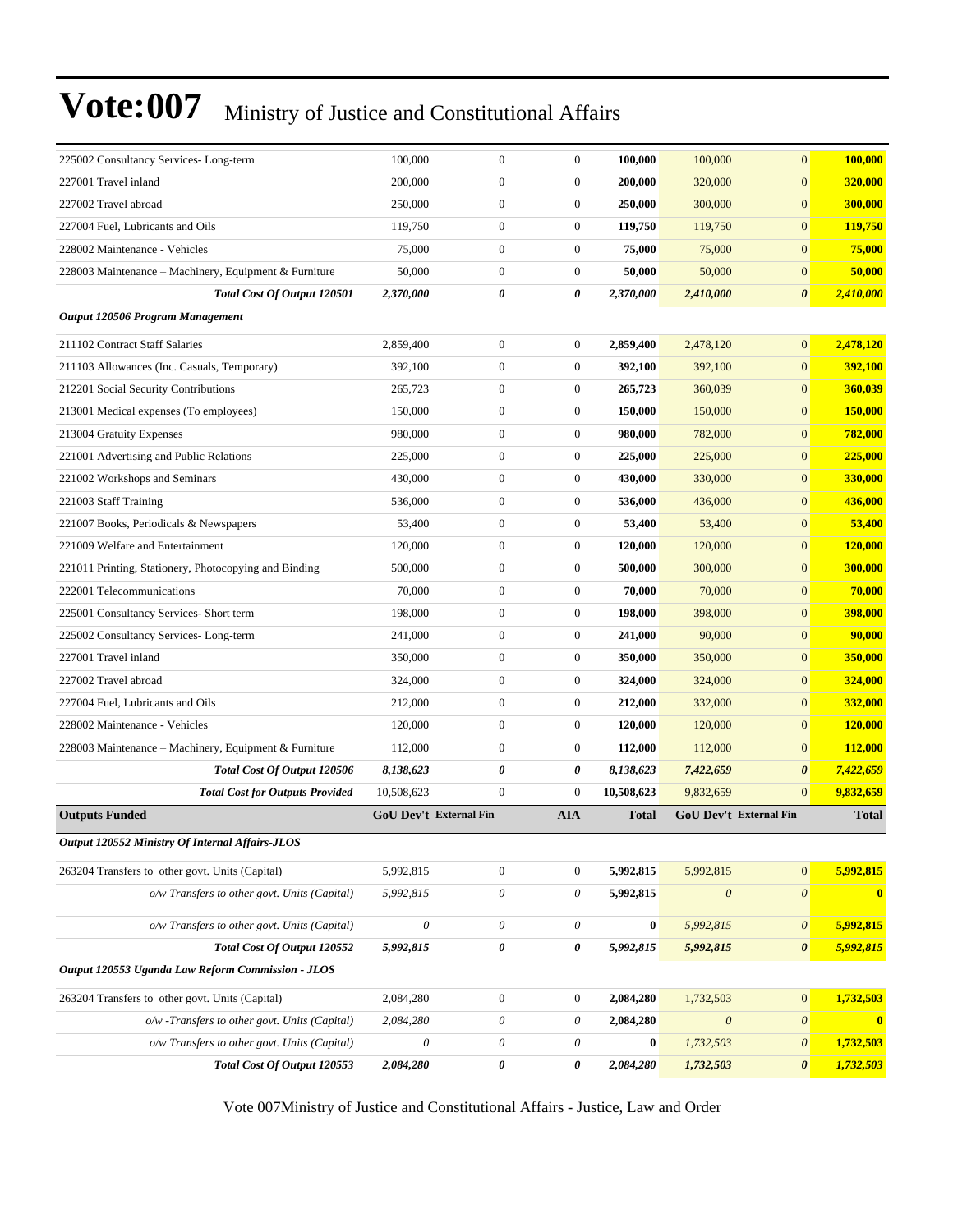| Output 120554 Law Development Center-JLOS                               |                           |                           |                                |            |                       |                           |            |
|-------------------------------------------------------------------------|---------------------------|---------------------------|--------------------------------|------------|-----------------------|---------------------------|------------|
| 263204 Transfers to other govt. Units (Capital)                         | 2,086,179                 | $\boldsymbol{0}$          | $\mathbf{0}$                   | 2,086,179  | 2,086,179             | $\mathbf{0}$              | 2,086,179  |
| o/w Transfers to other govt. Units (Capital)                            | 2,086,179                 | $\boldsymbol{\theta}$     | 0                              | 2,086,179  | $\boldsymbol{\theta}$ | $\boldsymbol{\theta}$     | $\bf{0}$   |
| o/w Transfers to other govt. Units (Capital)                            | $\theta$                  | $\boldsymbol{\theta}$     | 0                              | $\bf{0}$   | 2,086,179             | $\boldsymbol{\theta}$     | 2,086,179  |
| Total Cost Of Output 120554                                             | 2,086,179                 | 0                         | 0                              | 2,086,179  | 2,086,179             | $\boldsymbol{\theta}$     | 2,086,179  |
| Output 120555 Judiciary - JLOS                                          |                           |                           |                                |            |                       |                           |            |
| 263204 Transfers to other govt. Units (Capital)                         | 12,614,360                | $\boldsymbol{0}$          | $\overline{0}$                 | 12,614,360 | 11,614,360            | $\mathbf{0}$              | 11,614,360 |
| o/w Transfers to other govt. Units (Capital)                            | 12,614,360                | $\boldsymbol{\theta}$     | 0                              | 12,614,360 | $\boldsymbol{\theta}$ | $\boldsymbol{\theta}$     | $\bf{0}$   |
| o/w Transfers to other govt. Units (Capital)                            | $\boldsymbol{\theta}$     | 0                         | $\theta$                       | $\bf{0}$   | 11,614,360            | $\boldsymbol{\theta}$     | 11,614,360 |
| Total Cost Of Output 120555                                             | 12,614,360                | 0                         | 0                              | 12,614,360 | 11,614,360            | $\boldsymbol{\theta}$     | 11,614,360 |
| Output 120556 Uganda Police Force-JLOS                                  |                           |                           |                                |            |                       |                           |            |
| 263204 Transfers to other govt. Units (Capital)                         | 7,469,881                 | $\boldsymbol{0}$          | $\mathbf{0}$                   | 7,469,881  | 7,469,881             | $\mathbf{0}$              | 7,469,881  |
| o/w Transfers to other govt. Units (Capital)                            | 7,469,881                 | $\boldsymbol{\theta}$     | $\theta$                       | 7,469,881  | $\theta$              | $\boldsymbol{\theta}$     | $\bf{0}$   |
| o/w Transfers to other govt. Units (Capital)                            | $\boldsymbol{\theta}$     | $\theta$                  | $\theta$                       | 0          | 7,469,881             | $\boldsymbol{\theta}$     | 7,469,881  |
| Total Cost Of Output 120556                                             | 7,469,881                 | 0                         | 0                              | 7,469,881  | 7,469,881             | $\boldsymbol{\theta}$     | 7,469,881  |
| Output 120557 Uganda Prisons Service-JLOS                               |                           |                           |                                |            |                       |                           |            |
| 263204 Transfers to other govt. Units (Capital)                         | 9,640,400                 | $\boldsymbol{0}$          | $\mathbf{0}$                   | 9,640,400  | 9,640,400             | $\mathbf{0}$              | 9,640,400  |
| o/w Transfers to other govt. Units (Capital)                            | 9,640,400                 | $\boldsymbol{\mathit{0}}$ | 0                              | 9,640,400  | $\boldsymbol{\theta}$ | $\boldsymbol{\theta}$     | $\bf{0}$   |
| o/w Transfers to other govt. Units (Capital)                            | $\boldsymbol{\theta}$     | $\theta$                  | $\theta$                       | $\bf{0}$   | 9,640,400             | $\boldsymbol{\theta}$     | 9,640,400  |
| Total Cost Of Output 120557                                             | 9,640,400                 | 0                         | 0                              | 9,640,400  | 9,640,400             | $\theta$                  | 9,640,400  |
| Output 120558 Judicial Service Commission-JLOS                          |                           |                           |                                |            |                       |                           |            |
| 263204 Transfers to other govt. Units (Capital)                         | 2,049,360                 | $\boldsymbol{0}$          | $\overline{0}$                 | 2,049,360  | 1,647,704             | $\mathbf{0}$              | 1,647,704  |
| o/w Transfers to other govt. Units (Capital)                            | 2,049,360                 | $\boldsymbol{\theta}$     | $\theta$                       | 2,049,360  | $\theta$              | $\boldsymbol{\theta}$     | $\bf{0}$   |
| o/w Transfers to other govt. Units (Capital)                            | $\boldsymbol{\theta}$     | 0                         | 0                              | $\bf{0}$   | 1,647,704             | $\boldsymbol{\theta}$     | 1,647,704  |
| Total Cost Of Output 120558                                             | 2,049,360                 | 0                         | 0                              | 2,049,360  | 1,647,704             | $\boldsymbol{\theta}$     | 1,647,704  |
| <b>Output 120559 Directorate Of Public Prosecutions</b>                 |                           |                           |                                |            |                       |                           |            |
| 263204 Transfers to other govt. Units (Capital)                         | 4,934,160                 | $\boldsymbol{0}$          | $\boldsymbol{0}$               | 4,934,160  | 4,934,160             | $\mathbf{0}$              | 4,934,160  |
| o/w Transfers to other govt. Units (Capital)                            | 4,934,160                 | $\boldsymbol{\theta}$     | 0                              | 4,934,160  | $\theta$              | $\boldsymbol{\theta}$     | $\bf{0}$   |
|                                                                         |                           |                           |                                |            |                       |                           |            |
| o/w Transfers to other govt. Units (Capital)                            | $\boldsymbol{\mathit{0}}$ | $\boldsymbol{\mathit{0}}$ | $\boldsymbol{\mathit{0}}$<br>0 | $\bf{0}$   | 4,934,160             | $\boldsymbol{\theta}$     | 4,934,160  |
| Total Cost Of Output 120559<br>Output 120560 Other JLOS Funded Services | 4,934,160                 | 0                         |                                | 4,934,160  | 4,934,160             | $\pmb{\theta}$            | 4,934,160  |
|                                                                         |                           |                           |                                |            |                       |                           |            |
| 263204 Transfers to other govt. Units (Capital)                         | 18,084,609                | $\boldsymbol{0}$          | $\boldsymbol{0}$               | 18,084,609 | 16,116,707            | $\boldsymbol{0}$          | 16,116,707 |
| o/w Transfers to other govt. Units (Capital)                            | 18,084,609                | $\boldsymbol{\mathit{0}}$ | $\theta$                       | 18,084,609 | $\boldsymbol{\theta}$ | $\boldsymbol{\mathit{0}}$ | $\bf{0}$   |
| o/w Transfers to other govt. Units (Capital)                            | $\boldsymbol{\mathit{0}}$ | 0                         | $\theta$                       | $\bf{0}$   | 16,116,707            | $\boldsymbol{\theta}$     | 16,116,707 |
| Total Cost Of Output 120560                                             | 18,084,609                | 0                         | 0                              | 18,084,609 | 16,116,707            | $\boldsymbol{\theta}$     | 16,116,707 |
| <b>Total Cost for Outputs Funded</b>                                    | 64,956,044                | $\boldsymbol{0}$          | $\boldsymbol{0}$               | 64,956,044 | 61,234,709            | $\mathbf{0}$              | 61,234,709 |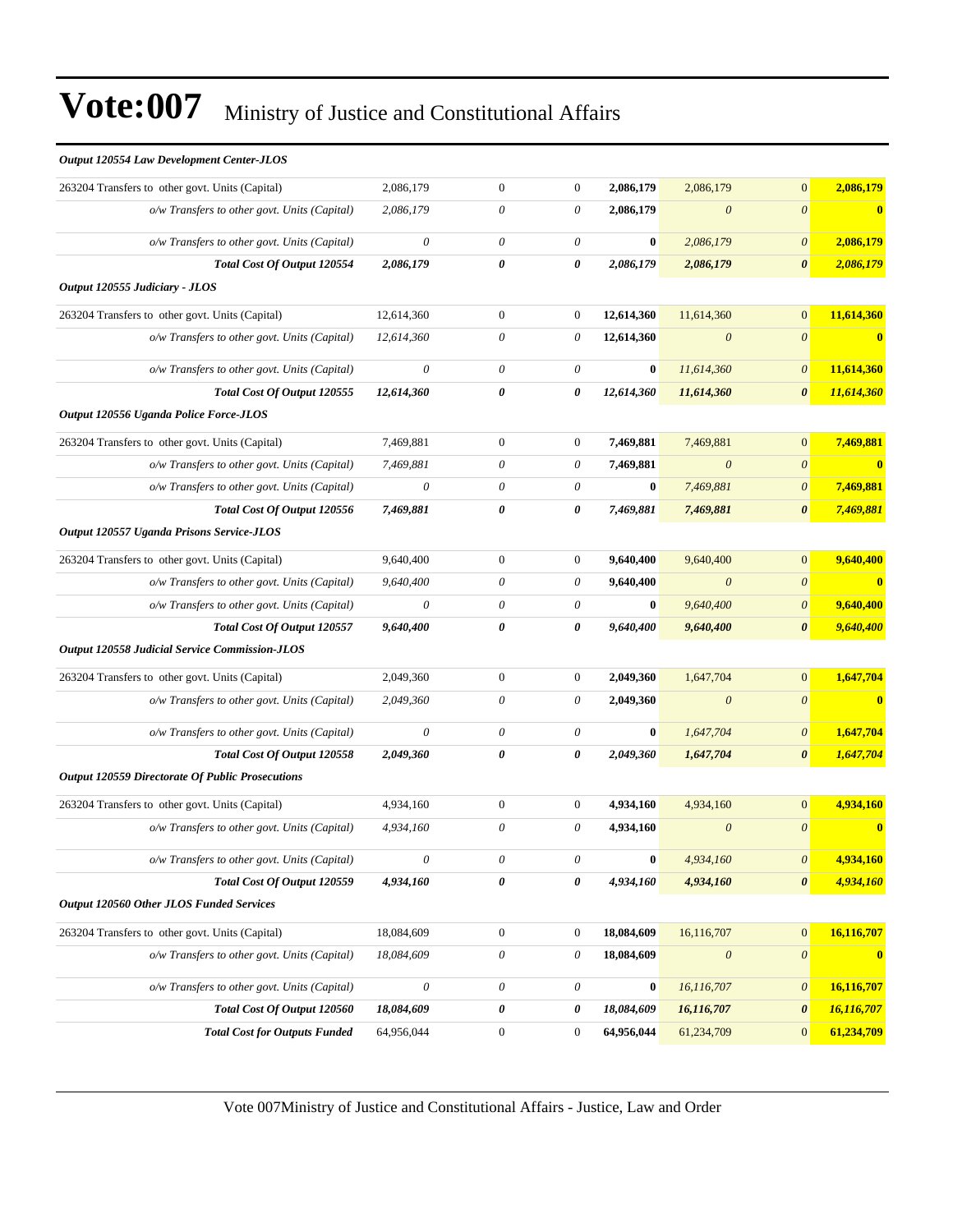| <b>Capital Purchases</b>                                                | <b>GoU Dev't External Fin</b> |                         | <b>AIA</b>       | <b>Total</b>     |                  | <b>GoU Dev't External Fin</b> | <b>Total</b> |
|-------------------------------------------------------------------------|-------------------------------|-------------------------|------------------|------------------|------------------|-------------------------------|--------------|
| Output 120572 Government Buildings and Administrative Infrastructure    |                               |                         |                  |                  |                  |                               |              |
| 312101 Non-Residential Buildings                                        | 3,414,733                     | $\boldsymbol{0}$        | $\mathbf{0}$     | 3,414,733        | 1,144,000        | $\mathbf{0}$                  | 1,144,000    |
| Total Cost Of Output 120572                                             | 3,414,733                     | 0                       | 0                | 3,414,733        | 1,144,000        | $\boldsymbol{\theta}$         | 1,144,000    |
| Output 120575 Purchase of Motor Vehicles and Other Transport Equipment  |                               |                         |                  |                  |                  |                               |              |
| 312201 Transport Equipment                                              | 2,512,000                     | $\boldsymbol{0}$        | $\mathbf{0}$     | 2,512,000        | 800,000          | $\mathbf{0}$                  | 800,000      |
| Total Cost Of Output 120575                                             | 2,512,000                     | 0                       | 0                | 2,512,000        | 800,000          | $\boldsymbol{\theta}$         | 800,000      |
| Output 120576 Purchase of Office and ICT Equipment, including Software  |                               |                         |                  |                  |                  |                               |              |
| 312202 Machinery and Equipment                                          | 821,000                       | $\bf{0}$                | $\boldsymbol{0}$ | 821,000          | 422,000          | $\mathbf{0}$                  | 422,000      |
| Total Cost Of Output 120576                                             | 821,000                       | 0                       | 0                | 821,000          | 422,000          | $\boldsymbol{\theta}$         | 422,000      |
| Output 120578 Purchase of Office and Residential Furniture and Fittings |                               |                         |                  |                  |                  |                               |              |
| 312203 Furniture & Fixtures                                             | 670,000                       | $\boldsymbol{0}$        | $\boldsymbol{0}$ | 670,000          | 350,000          | $\mathbf{0}$                  | 350,000      |
| Total Cost Of Output 120578                                             | 670,000                       | $\boldsymbol{\theta}$   | 0                | 670,000          | 350,000          | $\boldsymbol{\theta}$         | 350,000      |
| <b>Total Cost for Capital Purchases</b>                                 | 7,417,733                     | $\boldsymbol{0}$        | $\boldsymbol{0}$ | 7,417,733        | 2,716,000        | $\mathbf{0}$                  | 2,716,000    |
| <b>Total Cost for Project: 0890</b>                                     | 82,882,400                    | $\boldsymbol{0}$        | $\boldsymbol{0}$ | 82,882,400       | 73,783,368       | $\mathbf{0}$                  | 73,783,368   |
| <b>Total Excluding Arrears</b>                                          | 82,882,400                    | $\boldsymbol{0}$        | $\boldsymbol{0}$ | 82,882,400       | 73,783,368       | $\mathbf{0}$                  | 73,783,368   |
|                                                                         | GoU                           | <b>External Fin</b>     | <b>AIA</b>       | <b>Total</b>     | GoU              | <b>External Fin</b>           | <b>Total</b> |
| <b>Total Cost for Programme 05</b>                                      | 82,882,400                    | $\bf{0}$                | $\bf{0}$         | 82,882,400       | 73,783,368       | $\bf{0}$                      | 73,783,368   |
| <b>Total Excluding Arrears</b>                                          | 82,882,400                    | $\boldsymbol{0}$        | $\boldsymbol{0}$ | 82,882,400       | 73,783,368       | $\mathbf{0}$                  | 73,783,368   |
| Programmme 06 Court Awards (Statutory)                                  |                               |                         |                  |                  |                  |                               |              |
| <b>Recurrent Budget Estimates</b>                                       |                               |                         |                  |                  |                  |                               |              |
| <b>SubProgramme 18 Statutory Court Awards</b>                           |                               |                         |                  |                  |                  |                               |              |
| Thousand Uganda Shillings                                               |                               | 2018/19 Approved Budget |                  |                  |                  | 2019/20 Draft Estimates       |              |
| <b>Outputs Provided</b>                                                 | Wage                          | Non Wage                | AIA              | <b>Total</b>     | Wage             | Non Wage                      | <b>Total</b> |
| Output 120601 Court Awards & Compesations Paid                          |                               |                         |                  |                  |                  |                               |              |
| 282104 Compensation to 3rd Parties                                      | $\boldsymbol{0}$              | 9,350,000               | $\mathbf{0}$     | 9,350,000        | $\mathbf{0}$     | 9,350,000                     | 9,350,000    |
| <b>Total Cost of Output 01</b>                                          | 0                             | 9,350,000               | 0                | 9,350,000        | 0                | 9,350,000                     | 9,350,000    |
| <b>Total Cost Of Outputs Provided</b>                                   | $\bf{0}$                      | 9,350,000               | $\bf{0}$         | 9,350,000        | $\bf{0}$         | 9,350,000                     | 9,350,000    |
| <b>Arrears</b>                                                          | Wage                          | Non Wage                | AIA              | <b>Total</b>     | Wage             | Non Wage                      | <b>Total</b> |
| Output 120699 Arrears                                                   |                               |                         |                  |                  |                  |                               |              |
| 321605 Domestic arrears (Budgeting)                                     | $\boldsymbol{0}$              | $\boldsymbol{0}$        | $\boldsymbol{0}$ | $\bf{0}$         | $\mathbf{0}$     | 20,000,000                    | 20,000,000   |
| <b>Total Cost of Output 99</b>                                          | $\pmb{\theta}$                | $\boldsymbol{\theta}$   | $\pmb{\theta}$   | 0                | 0                | 20,000,000                    | 20,000,000   |
| <b>Total Cost Of Arrears</b>                                            | $\boldsymbol{0}$              | $\bf{0}$                | $\bf{0}$         | $\boldsymbol{0}$ | $\boldsymbol{0}$ | 20,000,000                    | 20,000,000   |
| <b>Total Cost for SubProgramme 18</b>                                   | $\boldsymbol{0}$              | 9,350,000               | $\bf{0}$         | 9,350,000        | $\bf{0}$         | 29,350,000                    | 29,350,000   |
| <b>Total Excluding Arrears</b>                                          | $\boldsymbol{0}$              | 9,350,000               | $\mathbf{0}$     | 9,350,000        | $\mathbf{0}$     | 9,350,000                     | 9,350,000    |
|                                                                         |                               |                         |                  |                  |                  |                               |              |
|                                                                         | GoU                           | <b>External Fin</b>     | <b>AIA</b>       | <b>Total</b>     | GoU              | <b>External Fin</b>           | <b>Total</b> |
| <b>Total Cost for Programme 06</b>                                      | 9,350,000                     | $\bf{0}$                | $\bf{0}$         | 9,350,000        | 29,350,000       | $\pmb{0}$                     | 29,350,000   |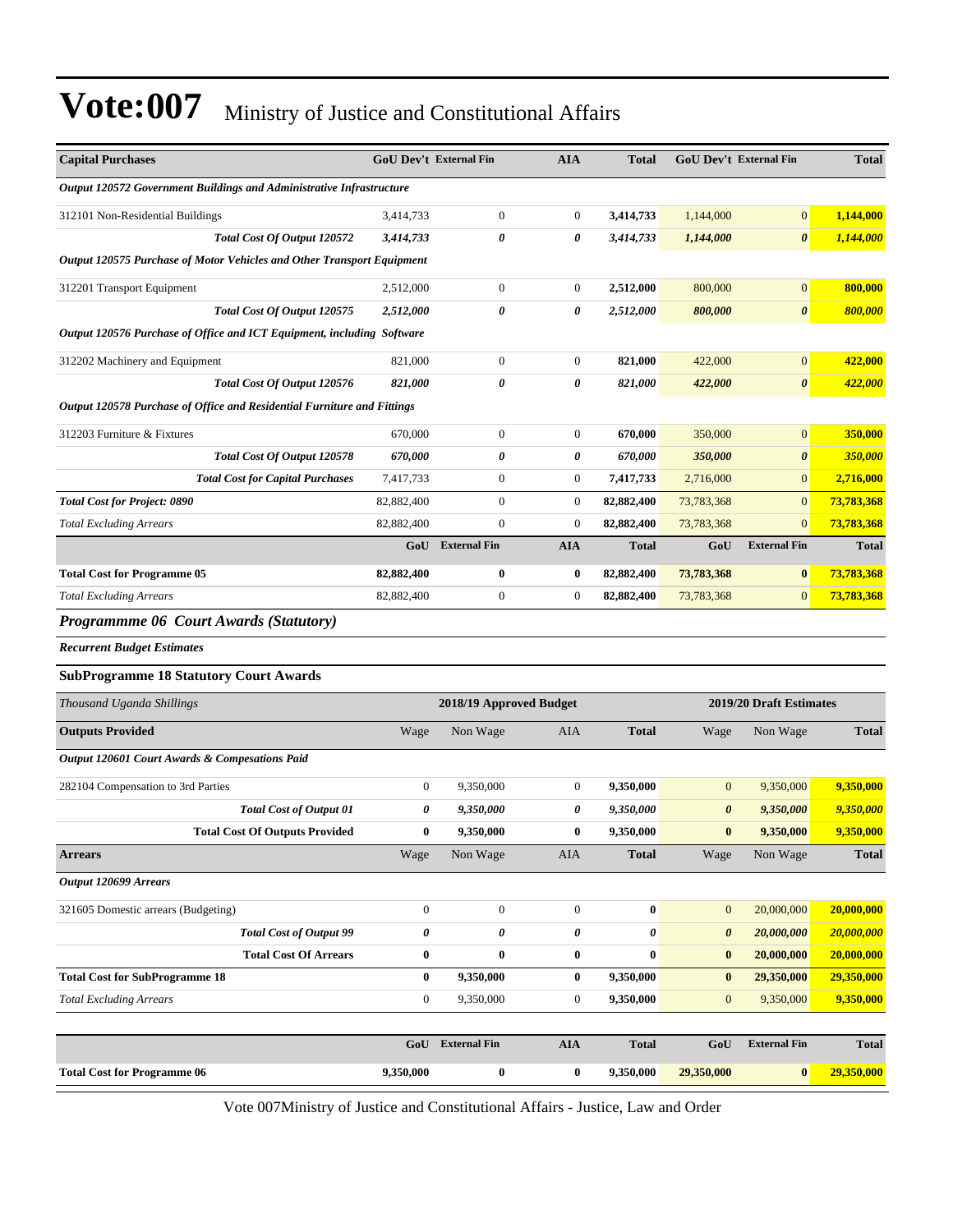| <b>Total Excluding Arrears</b>                                        | 9,350,000        | $\boldsymbol{0}$        | $\mathbf{0}$     | 9,350,000    | 9,350,000        | $\mathbf{0}$            | 9,350,000    |  |
|-----------------------------------------------------------------------|------------------|-------------------------|------------------|--------------|------------------|-------------------------|--------------|--|
| Programmme 07 Legislative Drafting                                    |                  |                         |                  |              |                  |                         |              |  |
| <b>Recurrent Budget Estimates</b>                                     |                  |                         |                  |              |                  |                         |              |  |
| <b>SubProgramme 06 First Parliamentary Counsel</b>                    |                  |                         |                  |              |                  |                         |              |  |
| Thousand Uganda Shillings                                             |                  | 2018/19 Approved Budget |                  |              |                  | 2019/20 Draft Estimates |              |  |
| <b>Outputs Provided</b>                                               | Wage             | Non Wage                | AIA              | <b>Total</b> | Wage             | Non Wage                | <b>Total</b> |  |
|                                                                       |                  |                         |                  |              |                  |                         |              |  |
| Output 120701 Bills, Acts, Statutory Instruments, Ordinances, By Laws |                  |                         |                  |              |                  |                         |              |  |
| 211101 General Staff Salaries                                         | 59,964           | $\boldsymbol{0}$        | $\boldsymbol{0}$ | 59,964       | 59,964           | $\mathbf{0}$            | 59,964       |  |
| 211103 Allowances (Inc. Casuals, Temporary)                           | $\mathbf{0}$     | 2,000                   | $\boldsymbol{0}$ | 2,000        | $\mathbf{0}$     | 2,000                   | 2,000        |  |
| 221003 Staff Training                                                 | $\boldsymbol{0}$ | 16,777                  | 0                | 16,777       | $\mathbf{0}$     | 16,777                  | 16,777       |  |
| 221009 Welfare and Entertainment                                      | $\mathbf{0}$     | 7,000                   | $\boldsymbol{0}$ | 7,000        | $\mathbf{0}$     | 7,000                   | 7,000        |  |
| 221011 Printing, Stationery, Photocopying and Binding                 | $\mathbf{0}$     | 11,310                  | $\boldsymbol{0}$ | 11,310       | $\mathbf{0}$     | 11,310                  | 11,310       |  |
| 222001 Telecommunications                                             | $\boldsymbol{0}$ | 4,500                   | $\boldsymbol{0}$ | 4,500        | $\mathbf{0}$     | 4,500                   | 4,500        |  |
| 227001 Travel inland                                                  | $\mathbf{0}$     | 2,183                   | $\boldsymbol{0}$ | 2,183        | $\mathbf{0}$     | 2,183                   | 2,183        |  |
| 227002 Travel abroad                                                  | $\mathbf{0}$     | 37,374                  | 0                | 37,374       | $\mathbf{0}$     | 37,374                  | 37,374       |  |
| 227004 Fuel. Lubricants and Oils                                      | $\mathbf{0}$     | 4,000                   | $\boldsymbol{0}$ | 4,000        | $\mathbf{0}$     | 4,000                   | 4,000        |  |
| <b>Total Cost of Output 01</b>                                        | 59,964           | 85,144                  | 0                | 145,108      | 59,964           | 85,144                  | 145,108      |  |
| <b>Total Cost Of Outputs Provided</b>                                 | 59,964           | 85,144                  | 0                | 145,108      | 59,964           | 85,144                  | 145,108      |  |
| <b>Total Cost for SubProgramme 06</b>                                 | 59,964           | 85,144                  | $\bf{0}$         | 145,108      | 59,964           | 85,144                  | 145,108      |  |
| <b>Total Excluding Arrears</b>                                        | 59,964           | 85,144                  | 0                | 145,108      | 59,964           | 85,144                  | 145,108      |  |
| <b>SubProgramme 07 Principal Legislation</b>                          |                  |                         |                  |              |                  |                         |              |  |
| Thousand Uganda Shillings                                             |                  | 2018/19 Approved Budget |                  |              |                  | 2019/20 Draft Estimates |              |  |
| <b>Outputs Provided</b>                                               | Wage             | Non Wage                | AIA              | <b>Total</b> | Wage             | Non Wage                | <b>Total</b> |  |
| Output 120701 Bills, Acts, Statutory Instruments, Ordinances, By Laws |                  |                         |                  |              |                  |                         |              |  |
| 211101 General Staff Salaries                                         | 115,027          | $\mathbf{0}$            | $\boldsymbol{0}$ | 115,027      | 115,027          | $\mathbf{0}$            | 115,027      |  |
| 211103 Allowances (Inc. Casuals, Temporary)                           | $\mathbf{0}$     | 2,000                   | $\boldsymbol{0}$ | 2,000        | $\mathbf{0}$     | 2,000                   | 2,000        |  |
| 221003 Staff Training                                                 | $\boldsymbol{0}$ | 16,777                  | $\boldsymbol{0}$ | 16,777       | $\mathbf{0}$     | 16,777                  | 16,777       |  |
| 221009 Welfare and Entertainment                                      | $\boldsymbol{0}$ | 7,000                   | $\boldsymbol{0}$ | 7,000        | $\mathbf{0}$     | 7,000                   | 7,000        |  |
| 221011 Printing, Stationery, Photocopying and Binding                 | $\boldsymbol{0}$ | 11,310                  | $\boldsymbol{0}$ | 11,310       | $\boldsymbol{0}$ | 11,310                  | 11,310       |  |
| 222001 Telecommunications                                             | $\boldsymbol{0}$ | 4,500                   | $\overline{0}$   | 4,500        | $\boldsymbol{0}$ | 4,500                   | 4,500        |  |
| 227001 Travel inland                                                  | $\boldsymbol{0}$ | 2,183                   | $\boldsymbol{0}$ | 2,183        | $\mathbf{0}$     | 2,183                   | 2,183        |  |
| 227002 Travel abroad                                                  | $\boldsymbol{0}$ | 39,374                  | $\boldsymbol{0}$ | 39,374       | $\mathbf{0}$     | 39,374                  | 39,374       |  |
| 227004 Fuel, Lubricants and Oils                                      | $\boldsymbol{0}$ | 4,000                   | $\boldsymbol{0}$ | 4,000        | $\mathbf{0}$     | 4,000                   | 4,000        |  |
| <b>Total Cost of Output 01</b>                                        | 115,027          | 87,144                  | 0                | 202,171      | 115,027          | 87,144                  | 202,171      |  |
| <b>Total Cost Of Outputs Provided</b>                                 | 115,027          | 87,144                  | $\bf{0}$         | 202,171      | 115,027          | 87,144                  | 202,171      |  |
| <b>Total Cost for SubProgramme 07</b>                                 | 115,027          | 87,144                  | 0                | 202,171      | 115,027          | 87,144                  | 202,171      |  |
| <b>Total Excluding Arrears</b>                                        | 115,027          | 87,144                  | $\boldsymbol{0}$ | 202,171      | 115,027          | 87,144                  | 202,171      |  |
|                                                                       |                  |                         |                  |              |                  |                         |              |  |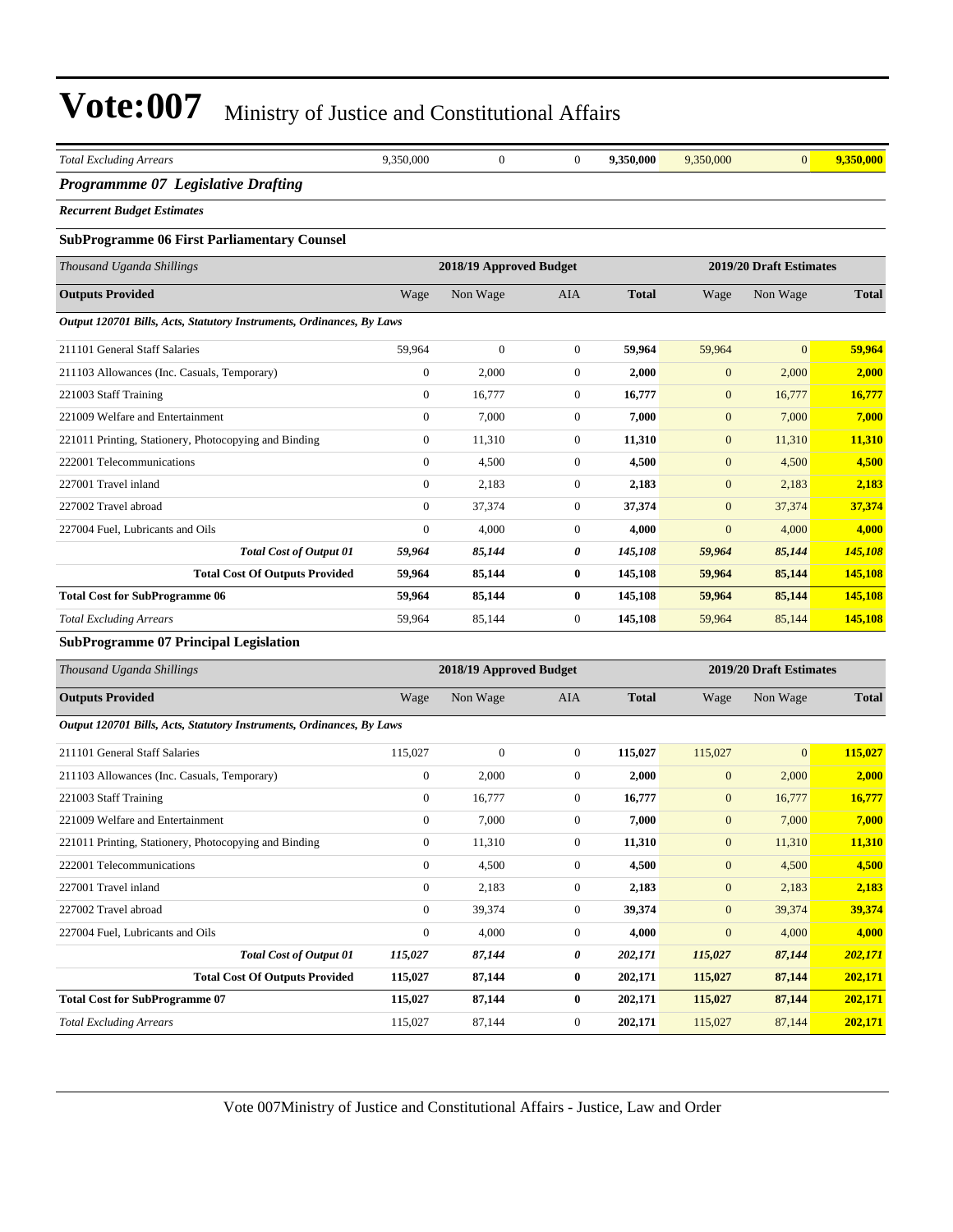#### **SubProgramme 08 Subsidiary Legislation**

| Thousand Uganda Shillings                                             |                | 2018/19 Approved Budget |                |              |              | 2019/20 Draft Estimates |              |  |
|-----------------------------------------------------------------------|----------------|-------------------------|----------------|--------------|--------------|-------------------------|--------------|--|
| <b>Outputs Provided</b>                                               | Wage           | Non Wage                | AIA            | <b>Total</b> | Wage         | Non Wage                | <b>Total</b> |  |
| Output 120701 Bills, Acts, Statutory Instruments, Ordinances, By Laws |                |                         |                |              |              |                         |              |  |
| 211101 General Staff Salaries                                         | 142,093        | $\mathbf{0}$            | $\overline{0}$ | 142,093      | 142,093      | $\overline{0}$          | 142,093      |  |
| 211103 Allowances (Inc. Casuals, Temporary)                           | $\overline{0}$ | 2,000                   | $\overline{0}$ | 2,000        | $\mathbf{0}$ | 2,000                   | 2,000        |  |
| 221003 Staff Training                                                 | $\overline{0}$ | 16,777                  | $\mathbf{0}$   | 16,777       | $\mathbf{0}$ | 16,777                  | 16,777       |  |
| 221009 Welfare and Entertainment                                      | $\overline{0}$ | 7,000                   | $\mathbf{0}$   | 7,000        | $\mathbf{0}$ | 7,000                   | 7,000        |  |
| 221011 Printing, Stationery, Photocopying and Binding                 | $\overline{0}$ | 11,310                  | $\mathbf{0}$   | 11,310       | $\mathbf{0}$ | 11,310                  | 11,310       |  |
| 222001 Telecommunications                                             | $\Omega$       | 4,500                   | $\overline{0}$ | 4,500        | $\mathbf{0}$ | 4,500                   | 4,500        |  |
| 227001 Travel inland                                                  | $\overline{0}$ | 2,183                   | $\mathbf{0}$   | 2,183        | $\mathbf{0}$ | 2,183                   | 2,183        |  |
| 227002 Travel abroad                                                  | $\overline{0}$ | 39,374                  | $\mathbf{0}$   | 39,374       | $\mathbf{0}$ | 39,374                  | 39,374       |  |
| 227004 Fuel, Lubricants and Oils                                      | $\mathbf{0}$   | 4,000                   | $\overline{0}$ | 4,000        | $\mathbf{0}$ | 4,000                   | 4,000        |  |
| <b>Total Cost of Output 01</b>                                        | 142,093        | 87,144                  | 0              | 229,236      | 142,093      | 87,144                  | 229,236      |  |
| <b>Total Cost Of Outputs Provided</b>                                 | 142,093        | 87,144                  | $\bf{0}$       | 229,236      | 142,093      | 87,144                  | 229,236      |  |
| <b>Total Cost for SubProgramme 08</b>                                 | 142,093        | 87,144                  | $\bf{0}$       | 229,236      | 142,093      | 87,144                  | 229,236      |  |
| <b>Total Excluding Arrears</b>                                        | 142,093        | 87,144                  | $\overline{0}$ | 229,236      | 142,093      | 87,144                  | 229,236      |  |

| <b>SubProgramme 09 Local Government (First Parliamentary Counsel)</b> |  |
|-----------------------------------------------------------------------|--|
|-----------------------------------------------------------------------|--|

| Thousand Uganda Shillings                                             |                | 2018/19 Approved Budget |                  |              |              | 2019/20 Draft Estimates |              |
|-----------------------------------------------------------------------|----------------|-------------------------|------------------|--------------|--------------|-------------------------|--------------|
| <b>Outputs Provided</b>                                               | Wage           | Non Wage                | <b>AIA</b>       | <b>Total</b> | Wage         | Non Wage                | <b>Total</b> |
| Output 120701 Bills, Acts, Statutory Instruments, Ordinances, By Laws |                |                         |                  |              |              |                         |              |
| 211101 General Staff Salaries                                         | 221,500        | $\mathbf{0}$            | $\overline{0}$   | 221,500      | 221,500      | $\overline{0}$          | 221,500      |
| 211103 Allowances (Inc. Casuals, Temporary)                           | $\overline{0}$ | 2,000                   | $\overline{0}$   | 2,000        | $\mathbf{0}$ | 2,000                   | 2,000        |
| 221003 Staff Training                                                 | $\mathbf{0}$   | 16,777                  | $\overline{0}$   | 16,777       | $\mathbf{0}$ | 16,777                  | 16,777       |
| 221009 Welfare and Entertainment                                      | $\overline{0}$ | 7,000                   | $\overline{0}$   | 7,000        | $\mathbf{0}$ | 7,000                   | 7,000        |
| 221011 Printing, Stationery, Photocopying and Binding                 | $\overline{0}$ | 11,310                  | $\boldsymbol{0}$ | 11,310       | $\mathbf{0}$ | 11,310                  | 11,310       |
| 222001 Telecommunications                                             | $\mathbf{0}$   | 4,500                   | $\overline{0}$   | 4,500        | $\mathbf{0}$ | 4,500                   | 4,500        |
| 227001 Travel inland                                                  | $\overline{0}$ | 2,183                   | $\overline{0}$   | 2,183        | $\mathbf{0}$ | 2,183                   | 2,183        |
| 227002 Travel abroad                                                  | $\Omega$       | 39,374                  | $\overline{0}$   | 39,374       | $\mathbf{0}$ | 39,374                  | 39,374       |
| 227004 Fuel, Lubricants and Oils                                      | $\mathbf{0}$   | 4,000                   | $\overline{0}$   | 4,000        | $\mathbf{0}$ | 4,000                   | 4,000        |
| <b>Total Cost of Output 01</b>                                        | 221,500        | 87,144                  | 0                | 308,644      | 221,500      | 87,144                  | 308,644      |
| <b>Total Cost Of Outputs Provided</b>                                 | 221,500        | 87,144                  | $\bf{0}$         | 308,644      | 221,500      | 87,144                  | 308,644      |
| <b>Total Cost for SubProgramme 09</b>                                 | 221,500        | 87,144                  | $\bf{0}$         | 308,644      | 221,500      | 87,144                  | 308,644      |
| <b>Total Excluding Arrears</b>                                        | 221,500        | 87,144                  | $\overline{0}$   | 308,644      | 221,500      | 87,144                  | 308,644      |
|                                                                       |                |                         |                  |              |              |                         |              |
|                                                                       | GoU            | <b>External Fin</b>     | <b>AIA</b>       | <b>Total</b> | GoU          | <b>External Fin</b>     | <b>Total</b> |
| <b>Total Cost for Programme 07</b>                                    | 885,158        | $\bf{0}$                | $\bf{0}$         | 885,158      | 885,158      | $\bf{0}$                | 885,158      |
| <b>Total Excluding Arrears</b>                                        | 885,158        | $\boldsymbol{0}$        | $\overline{0}$   | 885,158      | 885,158      | $\overline{0}$          | 885,158      |
| <b>Programmme 08 Civil Litigation</b>                                 |                |                         |                  |              |              |                         |              |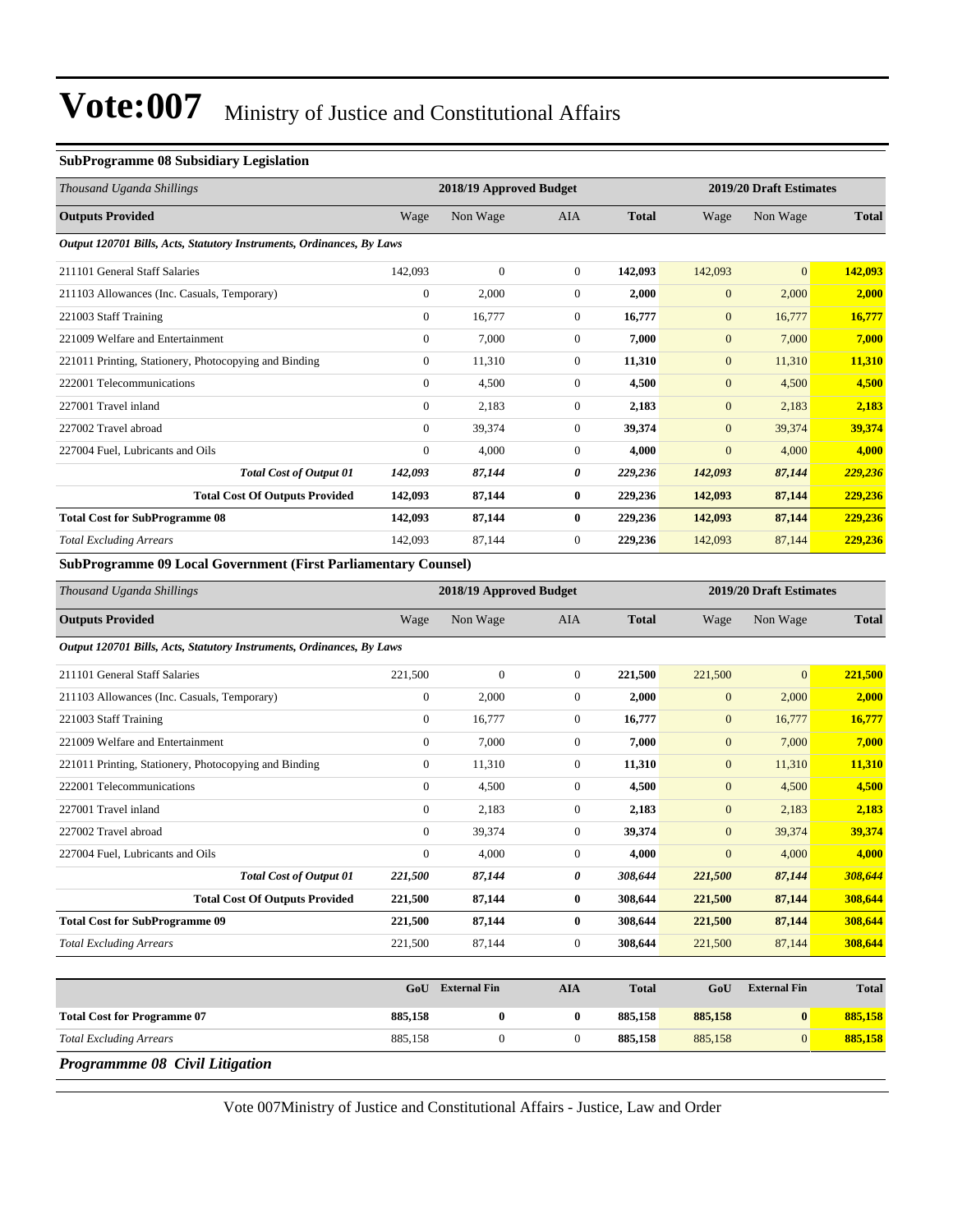#### *Recurrent Budget Estimates*

#### **SubProgramme 02 Civil Litigation**

| Thousand Uganda Shillings                             |                | 2018/19 Approved Budget |                |              |                | 2019/20 Draft Estimates |              |
|-------------------------------------------------------|----------------|-------------------------|----------------|--------------|----------------|-------------------------|--------------|
| <b>Outputs Provided</b>                               | Wage           | Non Wage                | <b>AIA</b>     | <b>Total</b> | Wage           | Non Wage                | <b>Total</b> |
| Output 120803 Civil Suits defended in Court           |                |                         |                |              |                |                         |              |
| 211101 General Staff Salaries                         | 64,458         | $\mathbf{0}$            | $\overline{0}$ | 64,458       | 64,458         | $\overline{0}$          | 64,458       |
| 211103 Allowances (Inc. Casuals, Temporary)           | $\overline{0}$ | 12,000                  | $\overline{0}$ | 12,000       | $\overline{0}$ | 12,000                  | 12,000       |
| 221003 Staff Training                                 | $\overline{0}$ | 18,499                  | $\overline{0}$ | 18,499       | $\overline{0}$ | 18,500                  | 18,500       |
| 221006 Commissions and related charges                | $\overline{0}$ | 20,675                  | $\overline{0}$ | 20,675       | $\overline{0}$ | 20,675                  | 20,675       |
| 221009 Welfare and Entertainment                      | $\overline{0}$ | 15,300                  | $\Omega$       | 15,300       | $\mathbf{0}$   | 15,300                  | 15,300       |
| 221011 Printing, Stationery, Photocopying and Binding | $\overline{0}$ | 53,250                  | $\overline{0}$ | 53,250       | $\overline{0}$ | 53,250                  | 53,250       |
| 222001 Telecommunications                             | $\overline{0}$ | 8,500                   | $\overline{0}$ | 8,500        | $\mathbf{0}$   | 8,500                   | 8,500        |
| 227001 Travel inland                                  | $\overline{0}$ | 26,563                  | $\overline{0}$ | 26,563       | $\overline{0}$ | 26,563                  | 26,563       |
| 227002 Travel abroad                                  | $\overline{0}$ | 36,279                  | $\overline{0}$ | 36,279       | $\mathbf{0}$   | 36,279                  | 36,279       |
| 227004 Fuel, Lubricants and Oils                      | $\overline{0}$ | 55,000                  | $\Omega$       | 55,000       | $\mathbf{0}$   | 55,000                  | 55,000       |
| <b>Total Cost of Output 03</b>                        | 64,458         | 246,066                 | 0              | 310,524      | 64,458         | 246,067                 | 310,525      |
| <b>Total Cost Of Outputs Provided</b>                 | 64,458         | 246,066                 | $\bf{0}$       | 310,524      | 64,458         | 246,067                 | 310,525      |
| <b>Total Cost for SubProgramme 02</b>                 | 64,458         | 246,066                 | $\bf{0}$       | 310,524      | 64,458         | 246,067                 | 310,525      |
| <b>Total Excluding Arrears</b>                        | 64,458         | 246,066                 | $\overline{0}$ | 310,524      | 64,458         | 246,067                 | 310,525      |
| <b>SubProgramme 03 Line Ministries</b>                |                |                         |                |              |                |                         |              |

*Thousand Uganda Shillings* **2018/19 Approved Budget 2019/20 Draft Estimates Outputs Provided** Wage Non Wage AIA **Total** Wage Non Wage **Total** *Output 120803 Civil Suits defended in Court* 211101 General Staff Salaries 191,354 0 0 **191,354** 191,354 0 **191,354** 211103 Allowances (Inc. Casuals, Temporary) 0 12,000 0 **12,000** 0 12,000 **12,000**

| 221003 Staff Training                                 | $\mathbf{0}$ | 18.499  | $\overline{0}$   | 18,499  | $\overline{0}$ | 18,499  | 18,499  |
|-------------------------------------------------------|--------------|---------|------------------|---------|----------------|---------|---------|
| 221009 Welfare and Entertainment                      | $\mathbf{0}$ | 15,300  | $\mathbf{0}$     | 15,300  | $\overline{0}$ | 15,300  | 15,300  |
| 221011 Printing, Stationery, Photocopying and Binding | $\mathbf{0}$ | 53,250  | $\overline{0}$   | 53,250  | $\overline{0}$ | 53,250  | 53,250  |
| 222001 Telecommunications                             | $\theta$     | 8,500   | $\boldsymbol{0}$ | 8,500   | $\overline{0}$ | 8,500   | 8,500   |
| 227001 Travel inland                                  | $\mathbf{0}$ | 76,563  | $\overline{0}$   | 76,563  | $\overline{0}$ | 76,563  | 76,563  |
| 227002 Travel abroad                                  | $\mathbf{0}$ | 30,551  | $\overline{0}$   | 30,551  | $\overline{0}$ | 30,551  | 30,551  |
| 227004 Fuel, Lubricants and Oils                      | $\mathbf{0}$ | 55,000  | $\overline{0}$   | 55,000  | $\overline{0}$ | 55,000  | 55,000  |
| <b>Total Cost of Output 03</b>                        | 191,354      | 269,663 | 0                | 461,017 | 191,354        | 269,663 | 461,017 |
| <b>Total Cost Of Outputs Provided</b>                 | 191,354      | 269,663 | $\bf{0}$         | 461,017 | 191,354        | 269,663 | 461,017 |
| <b>Total Cost for SubProgramme 03</b>                 | 191,354      | 269,663 | $\bf{0}$         | 461,017 | 191,354        | 269,663 | 461,017 |
| <b>Total Excluding Arrears</b>                        | 191.354      | 269,663 | $\mathbf{0}$     | 461.017 | 191.354        | 269,663 | 461,017 |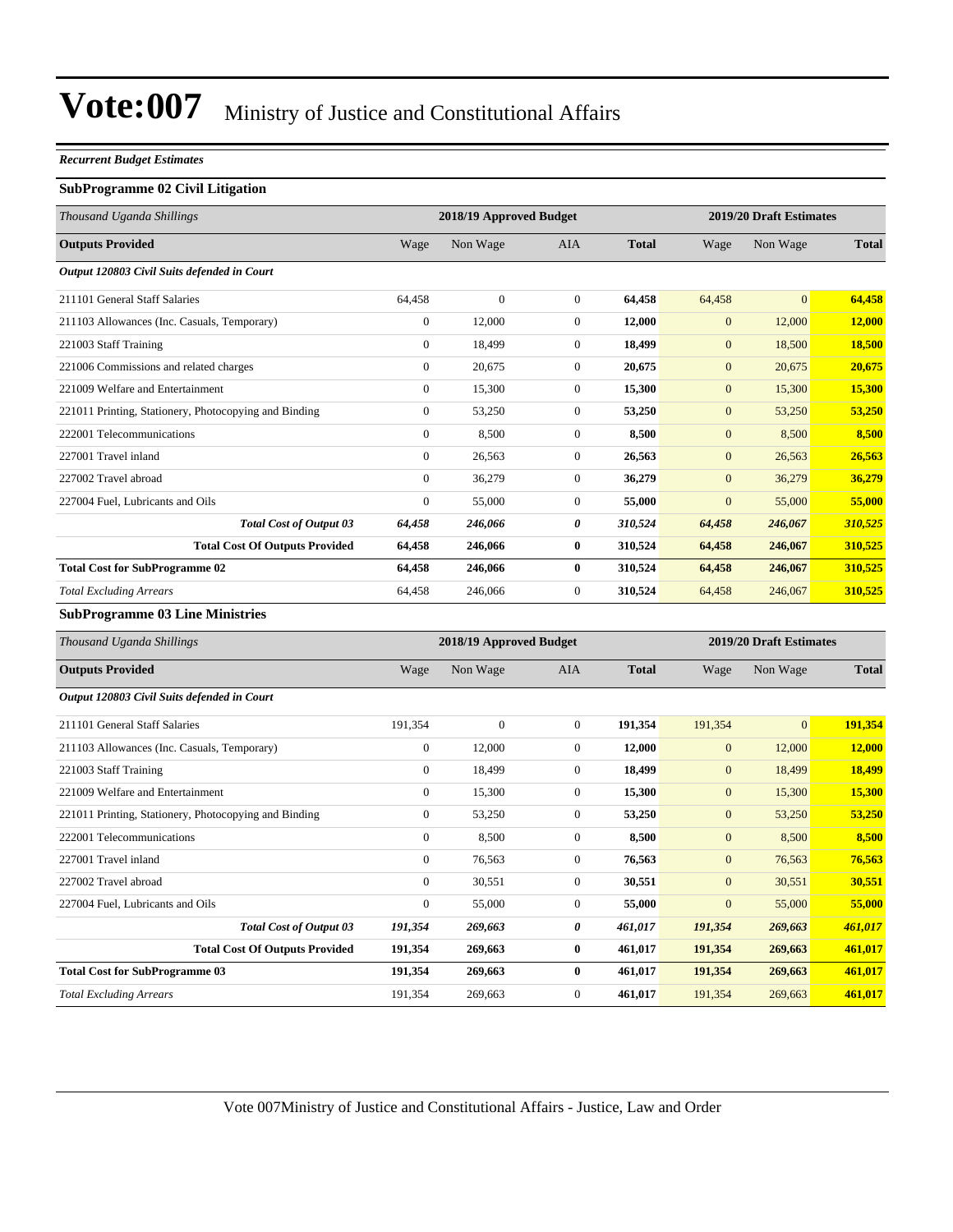#### **SubProgramme 04 Institutions**

| Thousand Uganda Shillings                                    |                  | 2018/19 Approved Budget |                  |              |                | 2019/20 Draft Estimates |              |  |
|--------------------------------------------------------------|------------------|-------------------------|------------------|--------------|----------------|-------------------------|--------------|--|
| <b>Outputs Provided</b>                                      | Wage             | Non Wage                | <b>AIA</b>       | <b>Total</b> | Wage           | Non Wage                | <b>Total</b> |  |
| Output 120803 Civil Suits defended in Court                  |                  |                         |                  |              |                |                         |              |  |
| 211101 General Staff Salaries                                | 175,686          | $\mathbf{0}$            | $\overline{0}$   | 175,686      | 175,686        | $\overline{0}$          | 175,686      |  |
| 211103 Allowances (Inc. Casuals, Temporary)                  | $\boldsymbol{0}$ | 12,000                  | $\overline{0}$   | 12,000       | $\mathbf{0}$   | 12,000                  | 12,000       |  |
| 221003 Staff Training                                        | $\mathbf{0}$     | 18,499                  | $\overline{0}$   | 18,499       | $\mathbf{0}$   | 18,499                  | 18,499       |  |
| 221009 Welfare and Entertainment                             | $\mathbf{0}$     | 15,300                  | $\overline{0}$   | 15,300       | $\mathbf{0}$   | 15,300                  | 15,300       |  |
| 221011 Printing, Stationery, Photocopying and Binding        | $\mathbf{0}$     | 53,250                  | $\mathbf{0}$     | 53,250       | $\mathbf{0}$   | 53,250                  | 53,250       |  |
| 222001 Telecommunications                                    | $\mathbf{0}$     | 8,500                   | $\overline{0}$   | 8,500        | $\mathbf{0}$   | 8,500                   | 8,500        |  |
| 227001 Travel inland                                         | $\mathbf{0}$     | 76,563                  | $\overline{0}$   | 76,563       | $\mathbf{0}$   | 76,563                  | 76,563       |  |
| 227002 Travel abroad                                         | $\mathbf{0}$     | 92,576                  | $\overline{0}$   | 92,576       | $\overline{0}$ | 92,576                  | 92,576       |  |
| 227004 Fuel, Lubricants and Oils                             | $\mathbf{0}$     | 55,000                  | $\overline{0}$   | 55,000       | $\mathbf{0}$   | 55,000                  | 55,000       |  |
| <b>Total Cost of Output 03</b>                               | 175,686          | 331,688                 | 0                | 507,374      | 175,686        | 331,688                 | 507,374      |  |
| <b>Total Cost Of Outputs Provided</b>                        | 175,686          | 331,688                 | $\bf{0}$         | 507,374      | 175,686        | 331,688                 | 507,374      |  |
| <b>Total Cost for SubProgramme 04</b>                        | 175,686          | 331,688                 | $\mathbf{0}$     | 507,374      | 175,686        | 331,688                 | 507,374      |  |
| <b>Total Excluding Arrears</b>                               | 175,686          | 331,688                 | $\mathbf{0}$     | 507,374      | 175,686        | 331,688                 | 507,374      |  |
| <b>SubProgramme 05 Local Gov't Institutions (Litigation)</b> |                  |                         |                  |              |                |                         |              |  |
| Thousand Uganda Shillings                                    |                  | 2018/19 Approved Budget |                  |              |                | 2019/20 Draft Estimates |              |  |
| <b>Outputs Provided</b>                                      | Wage             | Non Wage                | <b>AIA</b>       | <b>Total</b> | Wage           | Non Wage                | <b>Total</b> |  |
| Output 120803 Civil Suits defended in Court                  |                  |                         |                  |              |                |                         |              |  |
| 211101 General Staff Salaries                                | 365,769          | $\mathbf{0}$            | $\boldsymbol{0}$ | 365,769      | 365,769        | $\mathbf{0}$            | 365,769      |  |
| 211103 Allowances (Inc. Casuals, Temporary)                  | $\boldsymbol{0}$ | 12,000                  | $\mathbf{0}$     | 12,000       | $\mathbf{0}$   | 12,000                  | 12,000       |  |
| 221003 Staff Training                                        | $\Omega$         | 18,499                  | $\Omega$         | 18.499       | $\mathbf{0}$   | 18,499                  | 18,499       |  |

| 221003 Staff Training                                 | $\overline{0}$ | 18,499  | $\theta$     | 18,499  | $\mathbf{0}$   | 18,499  | 18,499  |
|-------------------------------------------------------|----------------|---------|--------------|---------|----------------|---------|---------|
| 221009 Welfare and Entertainment                      | $\mathbf{0}$   | 15,300  | $\mathbf{0}$ | 15,300  | $\mathbf{0}$   | 15,300  | 15,300  |
| 221011 Printing, Stationery, Photocopying and Binding | $\overline{0}$ | 53,250  | $\mathbf{0}$ | 53,250  | $\mathbf{0}$   | 53,250  | 53,250  |
| 222001 Telecommunications                             | $\mathbf{0}$   | 8,500   | $\theta$     | 8,500   | $\mathbf{0}$   | 8,500   | 8,500   |
| 227001 Travel inland                                  | $\mathbf{0}$   | 76,563  | $\theta$     | 76,563  | $\mathbf{0}$   | 76,563  | 76,563  |
| 227002 Travel abroad                                  | $\mathbf{0}$   | 30,551  | $\theta$     | 30,551  | $\mathbf{0}$   | 30,551  | 30,551  |
| 227004 Fuel. Lubricants and Oils                      | $\overline{0}$ | 55,000  | $\theta$     | 55,000  | $\overline{0}$ | 55,000  | 55,000  |
| <b>Total Cost of Output 03</b>                        | 365,769        | 269,663 | 0            | 635,433 | 365,769        | 269,663 | 635,432 |
| <b>Total Cost Of Outputs Provided</b>                 | 365,769        | 269,663 | $\bf{0}$     | 635,433 | 365,769        | 269,663 | 635,432 |
| <b>Total Cost for SubProgramme 05</b>                 | 365,769        | 269,663 | $\bf{0}$     | 635,433 | 365,769        | 269,663 | 635,432 |
| <b>Total Excluding Arrears</b>                        | 365,769        | 269,663 | $\theta$     | 635,433 | 365,769        | 269,663 | 635,432 |

|                                              | GoU       | <b>External Fin</b> | AIA | <b>Total</b> | GoU       | <b>External Fin</b> | <b>Total</b> |
|----------------------------------------------|-----------|---------------------|-----|--------------|-----------|---------------------|--------------|
| <b>Total Cost for Programme 08</b>           | 1,914,348 | 0                   |     | 1.914.348    | 1.914.348 | $\bf{0}$            | 1.914.348    |
| <b>Total Excluding Arrears</b>               | 1.914.348 |                     |     | 1.914.348    | 1.914.348 | 0                   | 1.914.348    |
| <b>Programmme 09 Legal Advisory Services</b> |           |                     |     |              |           |                     |              |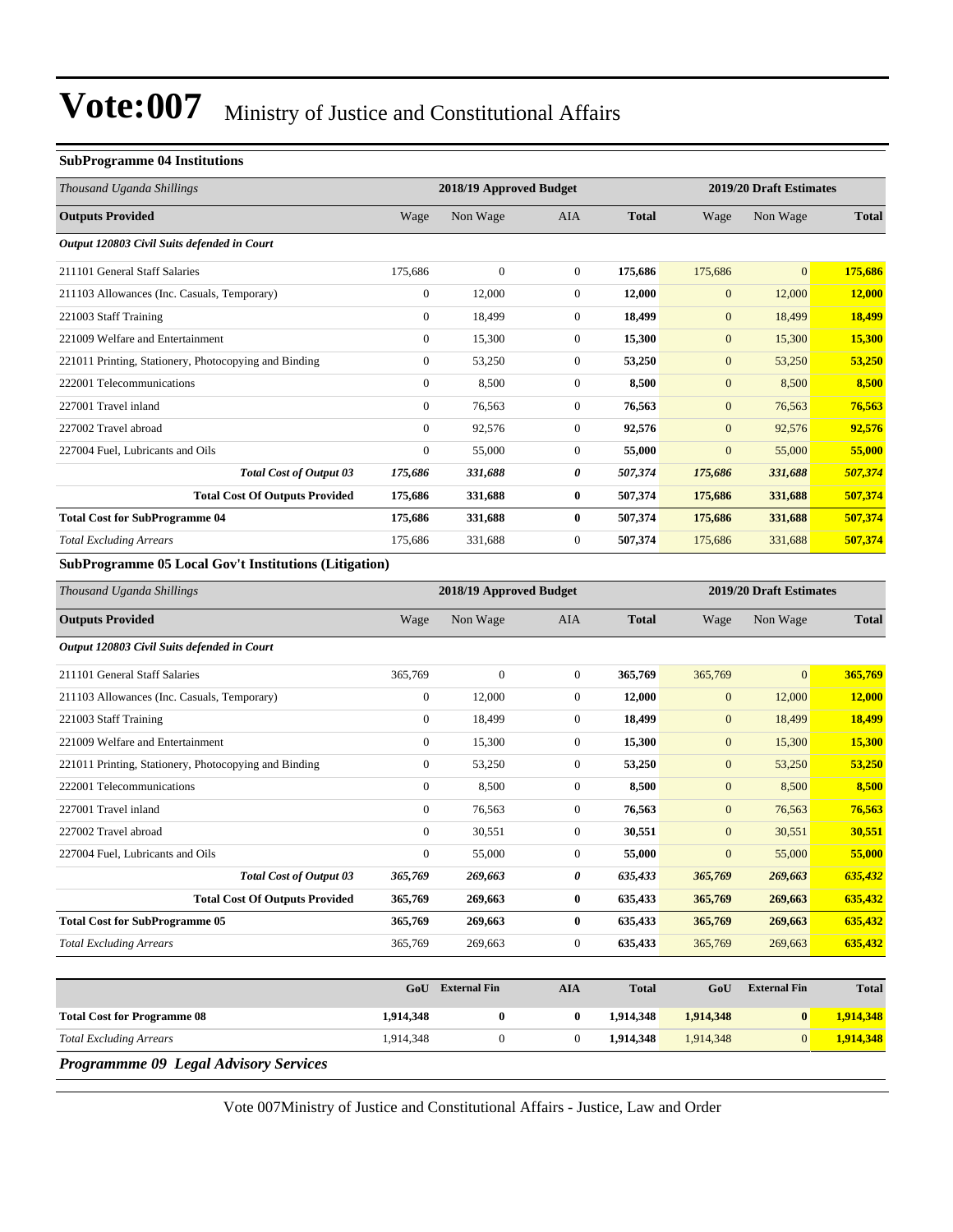#### *Recurrent Budget Estimates*

#### **SubProgramme 10 Legal Advisory Services**

| Thousand Uganda Shillings                             |                  | 2018/19 Approved Budget |                |              |                | 2019/20 Draft Estimates |              |
|-------------------------------------------------------|------------------|-------------------------|----------------|--------------|----------------|-------------------------|--------------|
| <b>Outputs Provided</b>                               | Wage             | Non Wage                | <b>AIA</b>     | <b>Total</b> | Wage           | Non Wage                | <b>Total</b> |
| Output 120902 Contracts, Legal Advice/opinion         |                  |                         |                |              |                |                         |              |
| 211101 General Staff Salaries                         | 63.789           | $\mathbf{0}$            | $\overline{0}$ | 63,789       | 63,789         | $\overline{0}$          | 63,789       |
| 211103 Allowances (Inc. Casuals, Temporary)           | $\boldsymbol{0}$ | 1,238                   | $\overline{0}$ | 1,238        | $\mathbf{0}$   | 1,238                   | 1,238        |
| 221003 Staff Training                                 | $\overline{0}$   | 19,172                  | $\overline{0}$ | 19,172       | $\mathbf{0}$   | 19,172                  | 19,172       |
| 221006 Commissions and related charges                | $\overline{0}$   | 15,000                  | $\overline{0}$ | 15,000       | $\mathbf{0}$   | 25,000                  | 25,000       |
| 221009 Welfare and Entertainment                      | $\overline{0}$   | 10,925                  | $\Omega$       | 10,925       | $\mathbf{0}$   | 925                     | 925          |
| 221011 Printing, Stationery, Photocopying and Binding | $\overline{0}$   | 8,500                   | $\overline{0}$ | 8,500        | $\mathbf{0}$   | 8,500                   | 8,500        |
| 222001 Telecommunications                             | $\overline{0}$   | 6,925                   | $\overline{0}$ | 6,925        | $\overline{0}$ | 6,925                   | 6,925        |
| 227001 Travel inland                                  | $\overline{0}$   | 7,018                   | 0              | 7,018        | $\mathbf{0}$   | 7,018                   | 7,018        |
| 227002 Travel abroad                                  | $\overline{0}$   | 37,860                  | $\overline{0}$ | 37,860       | $\mathbf{0}$   | 37,860                  | 37,860       |
| 227004 Fuel, Lubricants and Oils                      | $\overline{0}$   | 7,500                   | 0              | 7,500        | $\overline{0}$ | 7,500                   | 7,500        |
| <b>Total Cost of Output 02</b>                        | 63,789           | 114,138                 | 0              | 177,927      | 63,789         | 114,138                 | 177,927      |
| <b>Total Cost Of Outputs Provided</b>                 | 63,789           | 114,138                 | $\bf{0}$       | 177,927      | 63,789         | 114,138                 | 177,927      |
| <b>Total Cost for SubProgramme 10</b>                 | 63,789           | 114,138                 | $\bf{0}$       | 177,927      | 63,789         | 114,138                 | 177,927      |
| <b>Total Excluding Arrears</b>                        | 63,789           | 114,138                 | 0              | 177,927      | 63,789         | 114,138                 | 177,927      |
| <b>SubProgramme 11 Central Government</b>             |                  |                         |                |              |                |                         |              |

| Thousand Uganda Shillings                             |                  | 2018/19 Approved Budget |                |              |                | 2019/20 Draft Estimates |              |
|-------------------------------------------------------|------------------|-------------------------|----------------|--------------|----------------|-------------------------|--------------|
| <b>Outputs Provided</b>                               | Wage             | Non Wage                | <b>AIA</b>     | <b>Total</b> | Wage           | Non Wage                | <b>Total</b> |
| Output 120902 Contracts, Legal Advice/opinion         |                  |                         |                |              |                |                         |              |
| 211101 General Staff Salaries                         | 157,121          | $\mathbf{0}$            | $\overline{0}$ | 157,121      | 157,121        | $\overline{0}$          | 157,121      |
| 211103 Allowances (Inc. Casuals, Temporary)           | $\boldsymbol{0}$ | 1,238                   | 0              | 1,238        | $\mathbf{0}$   | 1,238                   | 1,238        |
| 221003 Staff Training                                 | $\boldsymbol{0}$ | 19,172                  | $\overline{0}$ | 19,172       | $\mathbf{0}$   | 19,172                  | 19,172       |
| 221009 Welfare and Entertainment                      | $\mathbf{0}$     | 10,925                  | $\mathbf{0}$   | 10,925       | $\overline{0}$ | 10,925                  | 10,925       |
| 221011 Printing, Stationery, Photocopying and Binding | $\mathbf{0}$     | 8,500                   | $\overline{0}$ | 8,500        | $\overline{0}$ | 8,500                   | 8,500        |
| 222001 Telecommunications                             | $\overline{0}$   | 6,925                   | 0              | 6,925        | $\mathbf{0}$   | 6,925                   | 6,925        |
| 227001 Travel inland                                  | $\mathbf{0}$     | 7,018                   | $\overline{0}$ | 7,018        | $\overline{0}$ | 7,018                   | 7,018        |
| 227002 Travel abroad                                  | $\Omega$         | 52,860                  | $\Omega$       | 52,860       | $\overline{0}$ | 52,860                  | 52,860       |
| 227004 Fuel, Lubricants and Oils                      | $\mathbf{0}$     | 7,500                   | $\overline{0}$ | 7,500        | $\mathbf{0}$   | 7,500                   | 7,500        |
| <b>Total Cost of Output 02</b>                        | 157,121          | 114,138                 | 0              | 271,258      | 157,121        | 114,138                 | 271,259      |
| <b>Total Cost Of Outputs Provided</b>                 | 157,121          | 114,138                 | $\bf{0}$       | 271,258      | 157,121        | 114,138                 | 271,259      |
| <b>Total Cost for SubProgramme 11</b>                 | 157,121          | 114,138                 | $\bf{0}$       | 271,258      | 157,121        | 114,138                 | 271,259      |
| <b>Total Excluding Arrears</b>                        | 157,121          | 114,138                 | 0              | 271,258      | 157,121        | 114,138                 | 271,259      |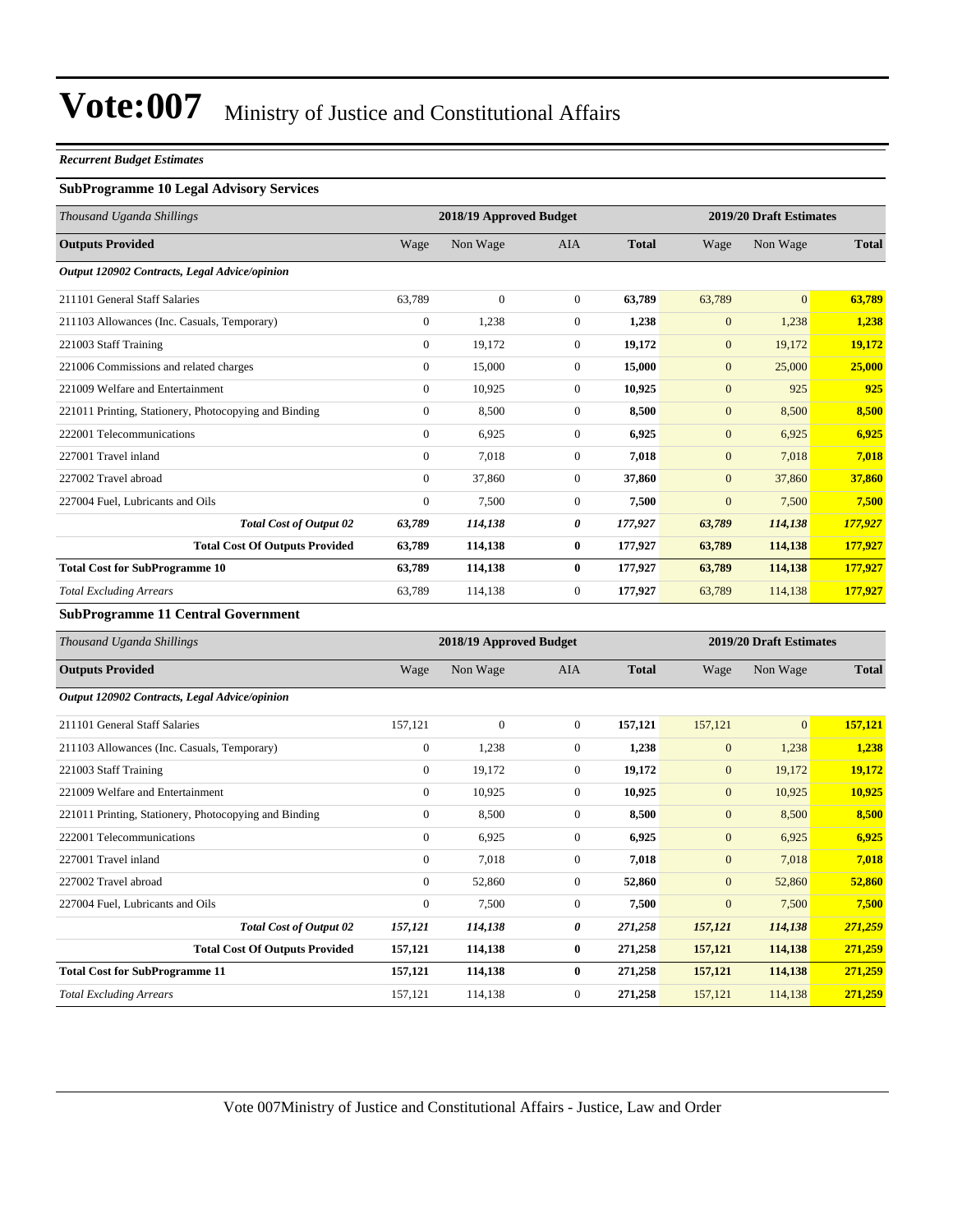#### **SubProgramme 12 Local Government (Legal Advisory Services)**

| Thousand Uganda Shillings                             |                  | 2018/19 Approved Budget |                       |              | 2019/20 Draft Estimates |              |              |  |
|-------------------------------------------------------|------------------|-------------------------|-----------------------|--------------|-------------------------|--------------|--------------|--|
| <b>Outputs Provided</b>                               | Wage             | Non Wage                | AIA                   | <b>Total</b> | Wage                    | Non Wage     | <b>Total</b> |  |
| Output 120902 Contracts, Legal Advice/opinion         |                  |                         |                       |              |                         |              |              |  |
| 211101 General Staff Salaries                         | 150,021          | $\mathbf{0}$            | $\mathbf{0}$          | 150,021      | 150,021                 | $\mathbf{0}$ | 150,021      |  |
| 211103 Allowances (Inc. Casuals, Temporary)           | $\boldsymbol{0}$ | 1,238                   | $\mathbf{0}$          | 1,238        | $\boldsymbol{0}$        | 1,238        | 1,238        |  |
| 221003 Staff Training                                 | $\boldsymbol{0}$ | 19,172                  | $\boldsymbol{0}$      | 19,172       | $\boldsymbol{0}$        | 19,172       | 19,172       |  |
| 221009 Welfare and Entertainment                      | $\overline{0}$   | 10,925                  | $\theta$              | 10,925       | $\boldsymbol{0}$        | 5,925        | 5,925        |  |
| 221011 Printing, Stationery, Photocopying and Binding | $\boldsymbol{0}$ | 8,500                   | $\boldsymbol{0}$      | 8,500        | $\boldsymbol{0}$        | 13,500       | 13,500       |  |
| 222001 Telecommunications                             | $\boldsymbol{0}$ | 6,925                   | $\mathbf{0}$          | 6,925        | $\mathbf{0}$            | 6,925        | 6,925        |  |
| 227001 Travel inland                                  | $\overline{0}$   | 7,018                   | $\boldsymbol{0}$      | 7,018        | $\boldsymbol{0}$        | 7,018        | 7,018        |  |
| 227002 Travel abroad                                  | $\boldsymbol{0}$ | 52,860                  | $\boldsymbol{0}$      | 52,860       | $\mathbf{0}$            | 52,860       | 52,860       |  |
| 227004 Fuel, Lubricants and Oils                      | $\overline{0}$   | 7,500                   | $\mathbf{0}$          | 7,500        | $\mathbf{0}$            | 7,500        | 7,500        |  |
| <b>Total Cost of Output 02</b>                        | 150,021          | 114,138                 | $\boldsymbol{\theta}$ | 264,159      | 150,021                 | 114,138      | 264,159      |  |
| <b>Total Cost Of Outputs Provided</b>                 | 150,021          | 114,138                 | $\bf{0}$              | 264,159      | 150,021                 | 114,138      | 264,159      |  |
| <b>Total Cost for SubProgramme 12</b>                 | 150,021          | 114,138                 | $\bf{0}$              | 264,159      | 150,021                 | 114,138      | 264,159      |  |
| <b>Total Excluding Arrears</b>                        | 150,021          | 114,138                 | $\boldsymbol{0}$      | 264,159      | 150,021                 | 114,138      | 264,159      |  |
| <b>SubProgramme 13 Contracts and Negotiations</b>     |                  |                         |                       |              |                         |              |              |  |
| Thousand Uganda Shillings                             |                  | 2018/19 Approved Budget |                       |              | 2019/20 Draft Estimates |              |              |  |
|                                                       |                  |                         |                       |              |                         |              |              |  |
| <b>Outputs Provided</b>                               | Wage             | Non Wage                | <b>AIA</b>            | <b>Total</b> | Wage                    | Non Wage     | <b>Total</b> |  |
| Output 120902 Contracts, Legal Advice/opinion         |                  |                         |                       |              |                         |              |              |  |
| 211101 General Staff Salaries                         | 381,073          | $\mathbf{0}$            | $\mathbf{0}$          | 381,073      | 381,073                 | $\mathbf{0}$ | 381,073      |  |
| 211103 Allowances (Inc. Casuals, Temporary)           | $\boldsymbol{0}$ | 1,238                   | $\boldsymbol{0}$      | 1,238        | $\mathbf{0}$            | 1,238        | 1,238        |  |
| 221003 Staff Training                                 | $\boldsymbol{0}$ | 29,172                  | $\boldsymbol{0}$      | 29,172       | $\boldsymbol{0}$        | 29,172       | 29,172       |  |
| 221009 Welfare and Entertainment                      | $\boldsymbol{0}$ | 10,925                  | $\boldsymbol{0}$      | 10,925       | $\boldsymbol{0}$        | 10,925       | 10,925       |  |
| 221011 Printing, Stationery, Photocopying and Binding | $\overline{0}$   | 8,500                   | $\mathbf{0}$          | 8,500        | $\mathbf{0}$            | 8,500        | 8,500        |  |
| 222001 Telecommunications                             | $\boldsymbol{0}$ | 6,925                   | $\boldsymbol{0}$      | 6,925        | $\mathbf{0}$            | 6,925        | 6,925        |  |
| 227001 Travel inland                                  | $\overline{0}$   | 7,018                   | $\mathbf{0}$          | 7,018        | $\mathbf{0}$            | 7,018        | 7,018        |  |
| 227002 Travel abroad                                  | $\overline{0}$   | 52,860                  | $\theta$              | 52,860       | $\overline{0}$          | 52,860       | 52,860       |  |
| 227004 Fuel, Lubricants and Oils                      | $\boldsymbol{0}$ | 7,500                   | $\boldsymbol{0}$      | 7,500        | $\mathbf{0}$            | 7,498        | 7,498        |  |
| <b>Total Cost of Output 02</b>                        | 381,073          | 124,138                 | 0                     | 505,211      | 381,073                 | 124,136      | 505,209      |  |
| <b>Total Cost Of Outputs Provided</b>                 | 381,073          | 124,138                 | $\bf{0}$              | 505,211      | 381,073                 | 124,136      | 505,209      |  |
| <b>Total Cost for SubProgramme 13</b>                 | 381,073          | 124,138                 | $\bf{0}$              | 505,211      | 381,073                 | 124,136      | 505,209      |  |
| <b>Total Excluding Arrears</b>                        | 381,073          | 124,138                 | $\boldsymbol{0}$      | 505,211      | 381,073                 | 124,136      | 505,209      |  |

|                                                            | GoU       | <b>External Fin</b> | AIA | <b>Total</b> | GoU       | <b>External Fin</b> | <b>Total</b> |
|------------------------------------------------------------|-----------|---------------------|-----|--------------|-----------|---------------------|--------------|
| <b>Total Cost for Programme 09</b>                         | 1.218.555 |                     |     | 1.218.555    | 1.218.555 |                     | 1.218.555    |
| <b>Total Excluding Arrears</b>                             | 1,218,555 |                     |     | 1.218.555    | 1.218.555 |                     | 1.218.555    |
| <b>Programmme 49 Policy, Planning and Support Services</b> |           |                     |     |              |           |                     |              |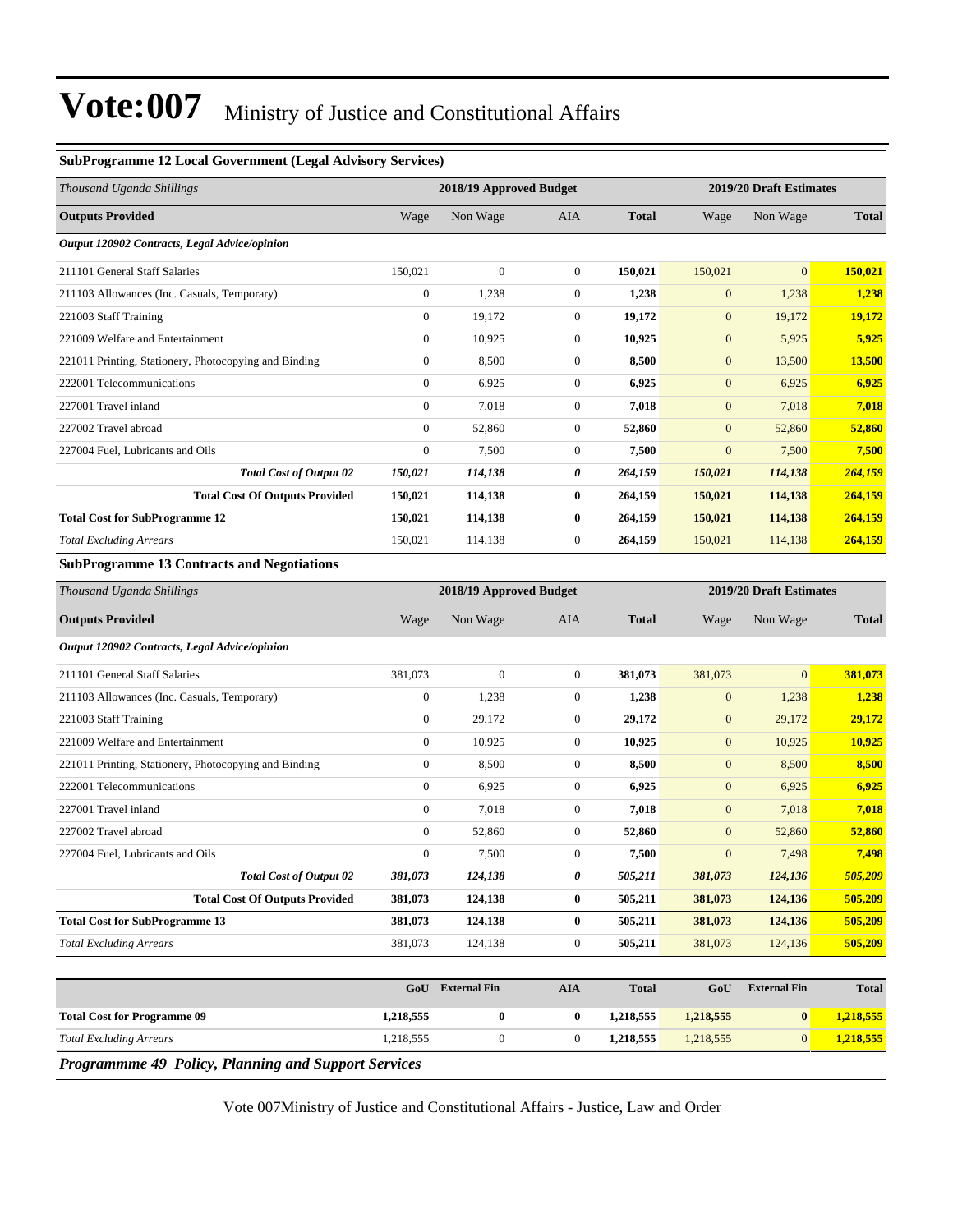#### *Recurrent Budget Estimates*

#### **SubProgramme 01 Headquarters**

| Thousand Uganda Shillings                                    |                  | 2018/19 Approved Budget |                  |              |                  | 2019/20 Draft Estimates |                  |  |
|--------------------------------------------------------------|------------------|-------------------------|------------------|--------------|------------------|-------------------------|------------------|--|
| <b>Outputs Provided</b>                                      | Wage             | Non Wage                | AIA              | <b>Total</b> | Wage             | Non Wage                | <b>Total</b>     |  |
| <b>Output 124903 Ministerial and Top Management Services</b> |                  |                         |                  |              |                  |                         |                  |  |
| 211101 General Staff Salaries                                | 1,450,947        | $\boldsymbol{0}$        | $\mathbf{0}$     | 1,450,947    | 1,450,947        | $\mathbf{0}$            | 1,450,947        |  |
| 211103 Allowances (Inc. Casuals, Temporary)                  | $\boldsymbol{0}$ | 287,996                 | $\mathbf{0}$     | 287,996      | $\boldsymbol{0}$ | 158,880                 | 158,880          |  |
| 212102 Pension for General Civil Service                     | $\boldsymbol{0}$ | 1,031,644               | $\mathbf{0}$     | 1,031,644    | $\mathbf{0}$     | 1,160,760               | 1,160,760        |  |
| 213001 Medical expenses (To employees)                       | $\boldsymbol{0}$ | 58,000                  | $\mathbf{0}$     | 58,000       | $\mathbf{0}$     | 58,000                  | 58,000           |  |
| 213002 Incapacity, death benefits and funeral expenses       | $\boldsymbol{0}$ | 145,000                 | $\mathbf{0}$     | 145,000      | $\mathbf{0}$     | 145,000                 | 145,000          |  |
| 213004 Gratuity Expenses                                     | $\boldsymbol{0}$ | 210,085                 | $\mathbf{0}$     | 210,085      | $\mathbf{0}$     | 210,085                 | 210,085          |  |
| 221001 Advertising and Public Relations                      | $\boldsymbol{0}$ | 5,000                   | $\mathbf{0}$     | 5,000        | $\boldsymbol{0}$ | 5,000                   | 5,000            |  |
| 221003 Staff Training                                        | $\boldsymbol{0}$ | 55,460                  | $\mathbf{0}$     | 55,460       | $\mathbf{0}$     | 101,719                 | 101,719          |  |
| 221004 Recruitment Expenses                                  | $\boldsymbol{0}$ | 48,000                  | $\mathbf{0}$     | 48,000       | $\mathbf{0}$     | 48,000                  | 48,000           |  |
| 221006 Commissions and related charges                       | $\boldsymbol{0}$ | 15,000                  | $\mathbf{0}$     | 15,000       | $\mathbf{0}$     | 15,000                  | 15,000           |  |
| 221007 Books, Periodicals & Newspapers                       | $\boldsymbol{0}$ | 58,500                  | $\mathbf{0}$     | 58,500       | $\boldsymbol{0}$ | 58,500                  | 58,500           |  |
| 221008 Computer supplies and Information Technology (IT)     | $\boldsymbol{0}$ | 25,000                  | $\boldsymbol{0}$ | 25,000       | $\boldsymbol{0}$ | 25,000                  | 25,000           |  |
| 221009 Welfare and Entertainment                             | $\boldsymbol{0}$ | 22,000                  | $\mathbf{0}$     | 22,000       | $\mathbf{0}$     | 22,000                  | 22,000           |  |
| 221011 Printing, Stationery, Photocopying and Binding        | $\boldsymbol{0}$ | 50,000                  | $\mathbf{0}$     | 50,000       | $\mathbf{0}$     | 50,000                  | 50,000           |  |
| 221012 Small Office Equipment                                | $\boldsymbol{0}$ | 20,000                  | $\mathbf{0}$     | 20,000       | $\mathbf{0}$     | 20,000                  | 20,000           |  |
| 221016 IFMS Recurrent costs                                  | $\boldsymbol{0}$ | 50,000                  | $\mathbf{0}$     | 50,000       | $\boldsymbol{0}$ | 50,000                  | 50,000           |  |
| 221017 Subscriptions                                         | $\boldsymbol{0}$ | 10,000                  | $\boldsymbol{0}$ | 10,000       | $\mathbf{0}$     | 10,000                  | 10,000           |  |
| 222001 Telecommunications                                    | $\boldsymbol{0}$ | 65,700                  | $\mathbf{0}$     | 65,700       | $\mathbf{0}$     | 65,700                  | 65,700           |  |
| 222002 Postage and Courier                                   | $\boldsymbol{0}$ | 5,000                   | $\mathbf{0}$     | 5,000        | $\mathbf{0}$     | 5,000                   | 5,000            |  |
| 222003 Information and communications technology (ICT)       | $\boldsymbol{0}$ | 25,000                  | $\mathbf{0}$     | 25,000       | $\mathbf{0}$     | 25,000                  | 25,000           |  |
| 223003 Rent – (Produced Assets) to private entities          | $\boldsymbol{0}$ | 5,884,381               | $\mathbf{0}$     | 5,884,381    | $\boldsymbol{0}$ | 5,884,381               | 5,884,381        |  |
| 223004 Guard and Security services                           | $\boldsymbol{0}$ | 20,000                  | $\mathbf{0}$     | 20,000       | $\mathbf{0}$     | 20,000                  | 20,000           |  |
| 223005 Electricity                                           | $\boldsymbol{0}$ | 210,000                 | $\mathbf{0}$     | 210,000      | $\mathbf{0}$     | 210,000                 | 210,000          |  |
| 223006 Water                                                 | $\boldsymbol{0}$ | 50,678                  | $\mathbf{0}$     | 50,678       | $\mathbf{0}$     | 50,678                  | 50,678           |  |
| 224004 Cleaning and Sanitation                               | $\boldsymbol{0}$ | 32,000                  | $\mathbf{0}$     | 32,000       | $\mathbf{0}$     | 32,000                  | 32,000           |  |
| 224005 Uniforms, Beddings and Protective Gear                | $\boldsymbol{0}$ | 40,000                  | $\mathbf{0}$     | 40,000       | $\mathbf{0}$     | 40,000                  | 40,000           |  |
| 225001 Consultancy Services- Short term                      | $\boldsymbol{0}$ | 45,590                  | $\boldsymbol{0}$ | 45,590       | $\mathbf{0}$     | 45,590                  | 45,590           |  |
| 225002 Consultancy Services-Long-term                        | 0                | 4,146,859               | $\boldsymbol{0}$ | 4,146,859    | $\mathbf{0}$     | 4,146,859               | <u>4,146,859</u> |  |
| 227001 Travel inland                                         | $\boldsymbol{0}$ | 32,144                  | $\mathbf{0}$     | 32,144       | $\mathbf{0}$     | 65,000                  | 65,000           |  |
| 227002 Travel abroad                                         | $\boldsymbol{0}$ | 134,368                 | $\overline{0}$   | 134,368      | $\boldsymbol{0}$ | 184,368                 | 184,368          |  |
| 227003 Carriage, Haulage, Freight and transport hire         | $\boldsymbol{0}$ | 28,800                  | $\boldsymbol{0}$ | 28,800       | $\boldsymbol{0}$ | 28,800                  | 28,800           |  |
| 227004 Fuel, Lubricants and Oils                             | $\boldsymbol{0}$ | 56,981                  | $\boldsymbol{0}$ | 56,981       | $\boldsymbol{0}$ | 56,981                  | 56,981           |  |
| 228001 Maintenance - Civil                                   | $\boldsymbol{0}$ | 103,000                 | $\boldsymbol{0}$ | 103,000      | $\mathbf{0}$     | 103,000                 | 103,000          |  |
| 228002 Maintenance - Vehicles                                | $\boldsymbol{0}$ | 317,184                 | $\boldsymbol{0}$ | 317,184      | $\mathbf{0}$     | 317,184                 | 317,184          |  |
| 228003 Maintenance - Machinery, Equipment & Furniture        | $\boldsymbol{0}$ | 126,271                 | $\overline{0}$   | 126,271      | $\boldsymbol{0}$ | 126,271                 | 126,271          |  |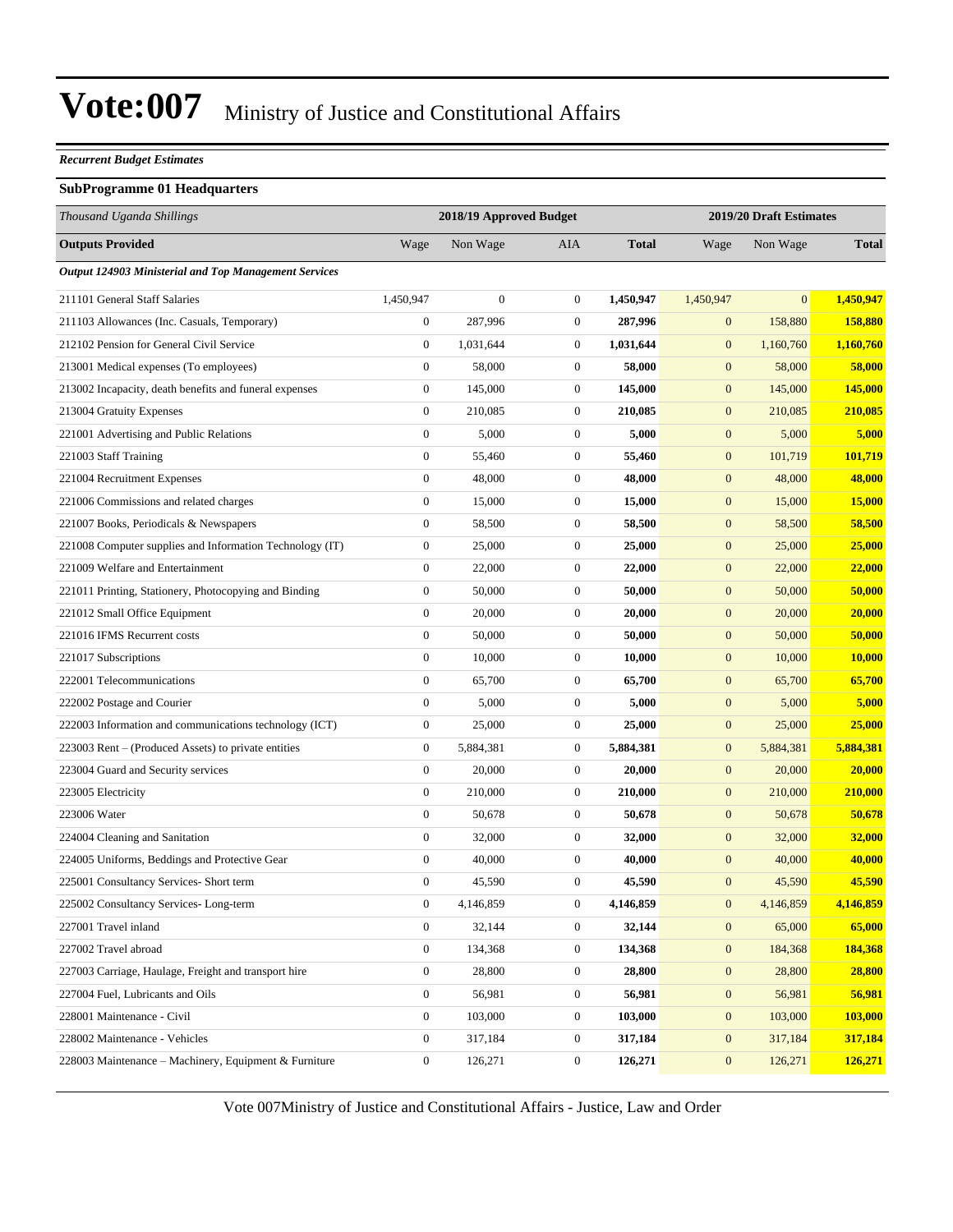| 228004 Maintenance – Other                                     | $\mathbf{0}$              | 18,000                    | $\boldsymbol{0}$ | 18,000       | $\mathbf{0}$              | 18,000                | 18,000       |
|----------------------------------------------------------------|---------------------------|---------------------------|------------------|--------------|---------------------------|-----------------------|--------------|
| 282104 Compensation to 3rd Parties                             | $\boldsymbol{0}$          | 13,895,980                | $\boldsymbol{0}$ | 13,895,980   | $\mathbf{0}$              | 13,895,980            | 13,895,980   |
| <b>Total Cost of Output 03</b>                                 | 1,450,947                 | 27,329,621                | 0                | 28,780,568   | 1,450,947                 | 27,458,737            | 28,909,684   |
| Output 124919 Human Resource Management Services               |                           |                           |                  |              |                           |                       |              |
| 211101 General Staff Salaries                                  | 45,228                    | $\boldsymbol{0}$          | $\boldsymbol{0}$ | 45,228       | 45,228                    | $\mathbf{0}$          | 45,228       |
| 211103 Allowances (Inc. Casuals, Temporary)                    | $\boldsymbol{0}$          | 9,000                     | $\boldsymbol{0}$ | 9,000        | $\mathbf{0}$              | 9,000                 | 9,000        |
| 221003 Staff Training                                          | $\mathbf{0}$              | 6,000                     | $\boldsymbol{0}$ | 6,000        | $\mathbf{0}$              | 6,000                 | 6,000        |
| 221009 Welfare and Entertainment                               | $\boldsymbol{0}$          | 6,000                     | $\boldsymbol{0}$ | 6,000        | $\mathbf{0}$              | 6,000                 | 6,000        |
| 221011 Printing, Stationery, Photocopying and Binding          | $\mathbf{0}$              | 8,000                     | $\boldsymbol{0}$ | 8,000        | $\mathbf{0}$              | 8,000                 | 8,000        |
| 221020 IPPS Recurrent Costs                                    | $\mathbf{0}$              | 25,000                    | $\boldsymbol{0}$ | 25,000       | $\mathbf{0}$              | 25,000                | 25,000       |
| 222001 Telecommunications                                      | $\boldsymbol{0}$          | 5,000                     | $\boldsymbol{0}$ | 5,000        | $\mathbf{0}$              | 5,000                 | 5,000        |
| 227001 Travel inland                                           | $\mathbf{0}$              | 9,000                     | $\boldsymbol{0}$ | 9,000        | $\mathbf{0}$              | 9,000                 | 9,000        |
| 227002 Travel abroad                                           | $\mathbf{0}$              | 35,000                    | $\boldsymbol{0}$ | 35,000       | $\mathbf{0}$              | 35,000                | 35,000       |
| 227004 Fuel, Lubricants and Oils                               | $\boldsymbol{0}$          | 10,000                    | $\boldsymbol{0}$ | 10,000       | $\mathbf{0}$              | 9,995                 | 9,995        |
| 228002 Maintenance - Vehicles                                  | $\mathbf{0}$              | $\boldsymbol{0}$          | $\boldsymbol{0}$ | 0            | $\mathbf{0}$              | 5                     | 5            |
| <b>Total Cost of Output 19</b>                                 | 45,228                    | 113,000                   | 0                | 158,228      | 45,228                    | 113,000               | 158,228      |
| <b>Output 124920 Records Management Services</b>               |                           |                           |                  |              |                           |                       |              |
| 211101 General Staff Salaries                                  | 44,740                    | $\boldsymbol{0}$          | $\boldsymbol{0}$ | 44,740       | 44,740                    | $\mathbf{0}$          | 44,740       |
| 211103 Allowances (Inc. Casuals, Temporary)                    | $\boldsymbol{0}$          | 15,000                    | $\boldsymbol{0}$ | 15,000       | $\mathbf{0}$              | 15,000                | 15,000       |
| 221003 Staff Training                                          | $\mathbf{0}$              | 6,000                     | $\boldsymbol{0}$ | 6,000        | $\mathbf{0}$              | 6,000                 | 6,000        |
| 221009 Welfare and Entertainment                               | $\mathbf{0}$              | 6,000                     | $\boldsymbol{0}$ | 6,000        | $\mathbf{0}$              | 6,000                 | 6,000        |
| 221011 Printing, Stationery, Photocopying and Binding          | $\mathbf{0}$              | 20,000                    | $\boldsymbol{0}$ | 20,000       | $\mathbf{0}$              | 20,000                | 20,000       |
| 222001 Telecommunications                                      | $\mathbf{0}$              | 4,000                     | $\boldsymbol{0}$ | 4,000        | $\mathbf{0}$              | 4,000                 | 4,000        |
| 227004 Fuel, Lubricants and Oils                               | $\overline{0}$            | 5,000                     | $\boldsymbol{0}$ | 5,000        | $\mathbf{0}$              | 5,000                 | 5,000        |
| <b>Total Cost of Output 20</b>                                 | 44,740                    | 56,000                    | 0                | 100,740      | 44,740                    | 56,000                | 100,740      |
| <b>Total Cost Of Outputs Provided</b>                          | 1,540,916                 | 27,498,621                | $\bf{0}$         | 29,039,536   | 1,540,916                 | 27,627,737            | 29,168,652   |
| <b>Outputs Funded</b>                                          | Wage                      | Non Wage                  | AIA              | <b>Total</b> | Wage                      | Non Wage              | <b>Total</b> |
| Output 124951 Contributions to International Organisations     |                           |                           |                  |              |                           |                       |              |
| 262101 Contributions to International Organisations (Current)  | $\boldsymbol{0}$          | 31,000                    | $\boldsymbol{0}$ | 31,000       | $\mathbf{0}$              | 31,000                | 31,000       |
| o/w Contributions to International Organisations (Current)     | 0                         | 31,000                    | 0                | 31.000       | $\theta$                  | $\boldsymbol{\theta}$ | $\bf{0}$     |
| o/w Contributions to International Organisations (Current)     | 0                         | $\boldsymbol{\mathit{0}}$ | $\theta$         | $\bf{0}$     | $\boldsymbol{\theta}$     | 31,000                | 31,000       |
| <b>Total Cost of Output 51</b>                                 | 0                         | 31,000                    | $\pmb{\theta}$   | 31,000       | $\boldsymbol{\theta}$     | 31,000                | 31,000       |
| <b>Output 124952 Other Grants</b>                              |                           |                           |                  |              |                           |                       |              |
| 263106 Other Current grants (Current)                          | $\boldsymbol{0}$          | 1,616,801                 | $\boldsymbol{0}$ | 1,616,801    | $\boldsymbol{0}$          | 1,616,801             | 1,616,801    |
| o/w Support to Regional Offices                                | 0                         | 1,616,801                 | $\theta$         | 1,616,801    | $\boldsymbol{\theta}$     | $\boldsymbol{\theta}$ | $\mathbf{0}$ |
| o/w Support to Regional Offices                                | $\boldsymbol{\mathit{0}}$ | $\boldsymbol{\mathit{0}}$ | $\theta$         | $\bf{0}$     | $\boldsymbol{\mathit{0}}$ | 1,616,801             | 1,616,801    |
| <b>Total Cost of Output 52</b>                                 | 0                         | 1,616,801                 | 0                | 1,616,801    | $\boldsymbol{\theta}$     | 1,616,801             | 1,616,801    |
| Output 124953 Contributions to Autonomous Institutions (CADER) |                           |                           |                  |              |                           |                       |              |
| 264101 Contributions to Autonomous Institutions                | $\boldsymbol{0}$          | 30,000                    | $\boldsymbol{0}$ | 30,000       | $\mathbf{0}$              | 30,000                | 30,000       |
|                                                                |                           |                           |                  |              |                           |                       |              |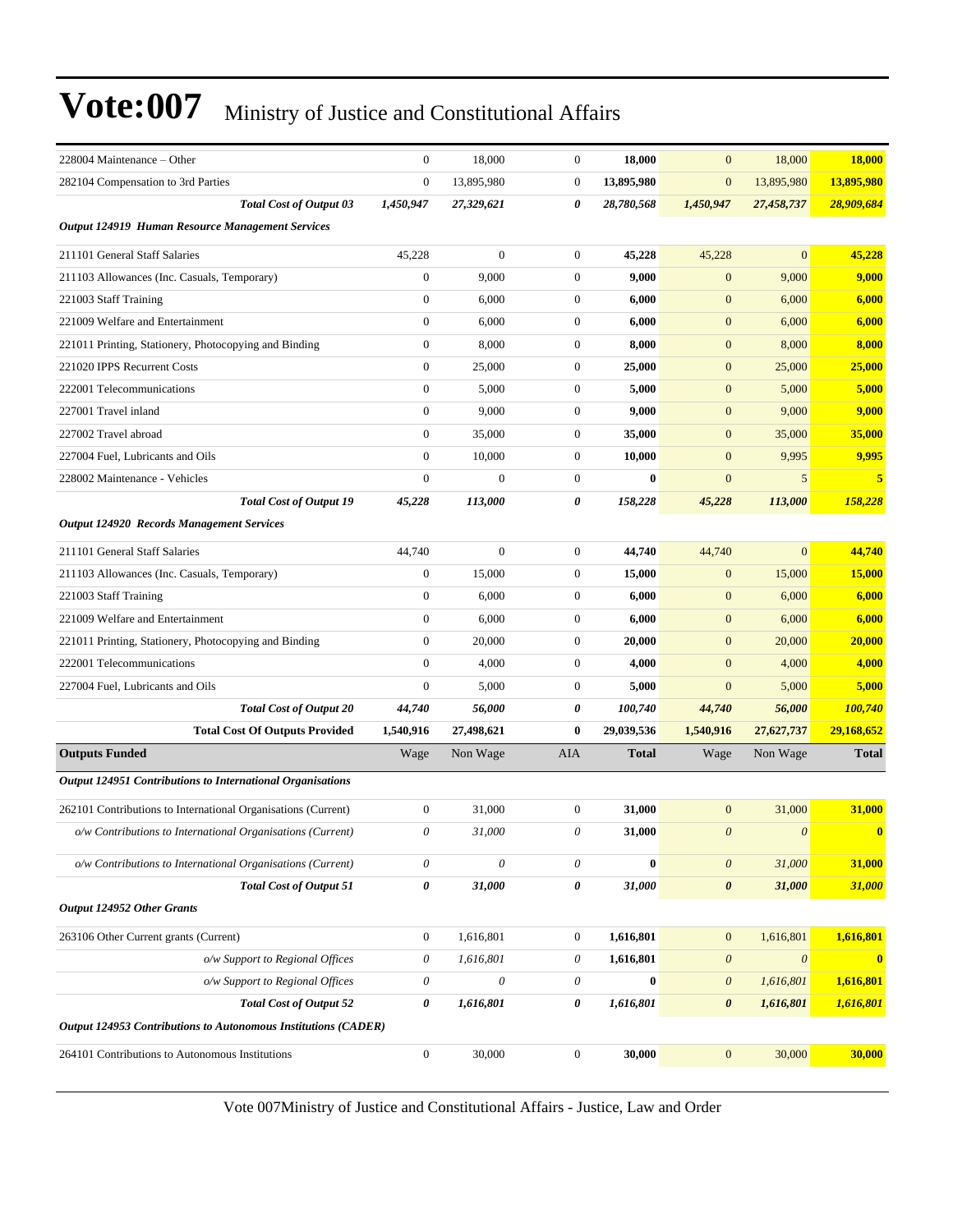| o/w Contributions to Autonomous Institutions                             | 0                     | 30,000                  | 0                | 30,000       | $\theta$              | $\theta$                | $\bf{0}$      |
|--------------------------------------------------------------------------|-----------------------|-------------------------|------------------|--------------|-----------------------|-------------------------|---------------|
| o/w CADER                                                                | $\theta$              | 0                       | 0                | $\bf{0}$     | $\boldsymbol{\theta}$ | 30,000                  | 30,000        |
| <b>Total Cost of Output 53</b>                                           | $\boldsymbol{\theta}$ | 30,000                  | 0                | 30,000       | $\boldsymbol{\theta}$ | 30,000                  | 30,000        |
| Output 124954 Contributions to Autonomous Institutions (Wage Subvention) |                       |                         |                  |              |                       |                         |               |
| 263104 Transfers to other govt. Units (Current)                          | $\boldsymbol{0}$      | 30,000                  | 0                | 30,000       | $\mathbf{0}$          | 30,000                  | 30,000        |
| o/w Transfers to other govt. Units (Current)                             | $\theta$              | 30,000                  | 0                | 30,000       | $\boldsymbol{\theta}$ | $\boldsymbol{\theta}$   | $\bf{0}$      |
| $o/w$ Wage subvention                                                    | $\theta$              | 0                       | 0                | $\bf{0}$     | $\boldsymbol{0}$      | 30,000                  | 30,000        |
| <b>Total Cost of Output 54</b>                                           | 0                     | 30,000                  | 0                | 30,000       | $\boldsymbol{\theta}$ | 30,000                  | 30,000        |
| <b>Total Cost Of Outputs Funded</b>                                      | $\bf{0}$              | 1,707,801               | 0                | 1,707,801    | $\bf{0}$              | 1,707,801               | 1,707,801     |
| <b>Arrears</b>                                                           | Wage                  | Non Wage                | AIA              | <b>Total</b> | Wage                  | Non Wage                | <b>Total</b>  |
| Output 124999 Arrears                                                    |                       |                         |                  |              |                       |                         |               |
| 321605 Domestic arrears (Budgeting)                                      | $\boldsymbol{0}$      | 2,701,437               | 0                | 2,701,437    | $\mathbf{0}$          | $\overline{0}$          | $\mathbf{0}$  |
| 321607 Utility arrears (Budgeting)                                       | $\overline{0}$        | $\boldsymbol{0}$        | $\mathbf{0}$     | $\bf{0}$     | $\mathbf{0}$          | 8,500                   | 8,500         |
| <b>Total Cost of Output 99</b>                                           | 0                     | 2,701,437               | 0                | 2,701,437    | $\boldsymbol{\theta}$ | 8,500                   | 8,500         |
| <b>Total Cost Of Arrears</b>                                             | $\bf{0}$              | 2,701,437               | $\bf{0}$         | 2,701,437    | $\bf{0}$              | 8,500                   | 8,500         |
| <b>Total Cost for SubProgramme 01</b>                                    | 1,540,916             | 31,907,858              | $\bf{0}$         | 33,448,774   | 1,540,916             | 29,344,038              | 30,884,953    |
| <b>Total Excluding Arrears</b>                                           | 1,540,916             | 29,206,422              | $\boldsymbol{0}$ | 30,747,337   | 1,540,916             | 29,335,538              | 30,876,453    |
| <b>SubProgramme 17 Policy Planning Unit</b>                              |                       |                         |                  |              |                       |                         |               |
| Thousand Uganda Shillings                                                |                       | 2018/19 Approved Budget |                  |              |                       | 2019/20 Draft Estimates |               |
| <b>Outputs Provided</b>                                                  | Wage                  | Non Wage                | <b>AIA</b>       | <b>Total</b> | Wage                  | Non Wage                | <b>Total</b>  |
| Output 124901 Policy, consultation, planning and monitoring services     |                       |                         |                  |              |                       |                         |               |
| 211101 General Staff Salaries                                            | 31,957                | $\boldsymbol{0}$        | $\mathbf{0}$     | 31,957       | 31,957                | $\mathbf{0}$            | 31,957        |
| 211103 Allowances (Inc. Casuals, Temporary)                              | $\mathbf{0}$          | 32,630                  | $\boldsymbol{0}$ | 32,630       | $\boldsymbol{0}$      | 32,630                  | 32,630        |
| 221003 Staff Training                                                    | $\theta$              | 70,596                  | $\boldsymbol{0}$ | 70,596       | $\mathbf{0}$          | 70,596                  | 70,596        |
| 221009 Welfare and Entertainment                                         | $\theta$              | 1,000                   | $\boldsymbol{0}$ | 1,000        | $\mathbf{0}$          | 1,000                   | <b>1,000</b>  |
| 221011 Printing, Stationery, Photocopying and Binding                    | $\boldsymbol{0}$      | 40,000                  | $\boldsymbol{0}$ | 40,000       | $\mathbf{0}$          | 40,000                  | 40,000        |
| 222001 Telecommunications                                                | $\mathbf{0}$          | 5,000                   | $\mathbf{0}$     | 5,000        | $\mathbf{0}$          | 5,000                   | 5,000         |
| 227001 Travel inland                                                     | $\mathbf{0}$          | 25,000                  | $\boldsymbol{0}$ | 25,000       | $\mathbf{0}$          | 25,000                  | 25,000        |
| 227002 Travel abroad                                                     | $\mathbf{0}$          | 35,000                  | $\overline{0}$   | 35,000       | $\mathbf{0}$          | 35,000                  | 35,000        |
| 227004 Fuel, Lubricants and Oils                                         | $\boldsymbol{0}$      | 12,000                  | 0                | 12,000       | $\mathbf{0}$          | 12,000                  | <b>12,000</b> |
| <b>Total Cost of Output 01</b>                                           | 31,957                | 221,226                 | 0                | 253,183      | 31,957                | 221,226                 | 253,183       |
| <b>Total Cost Of Outputs Provided</b>                                    | 31,957                | 221,226                 | $\boldsymbol{0}$ | 253,183      | 31,957                | 221,226                 | 253,183       |
| <b>Total Cost for SubProgramme 17</b>                                    | 31,957                | 221,226                 | 0                | 253,183      | 31,957                | 221,226                 | 253,183       |
| <b>Total Excluding Arrears</b>                                           | 31,957                | 221,226                 | $\boldsymbol{0}$ | 253,183      | 31,957                | 221,226                 | 253,183       |
| <b>SubProgramme 19 Internal Audit Department</b>                         |                       |                         |                  |              |                       |                         |               |
| Thousand Uganda Shillings                                                |                       | 2018/19 Approved Budget |                  |              |                       | 2019/20 Draft Estimates |               |
| <b>Outputs Provided</b>                                                  | Wage                  | Non Wage                | AIA              | <b>Total</b> | Wage                  | Non Wage                | <b>Total</b>  |
| Output 124902 Ministry Support Services (Finance and Administration)     |                       |                         |                  |              |                       |                         |               |
| 211101 General Staff Salaries                                            | 29,611                | $\boldsymbol{0}$        | $\boldsymbol{0}$ | 29,611       | 29,611                | 0                       | 29,611        |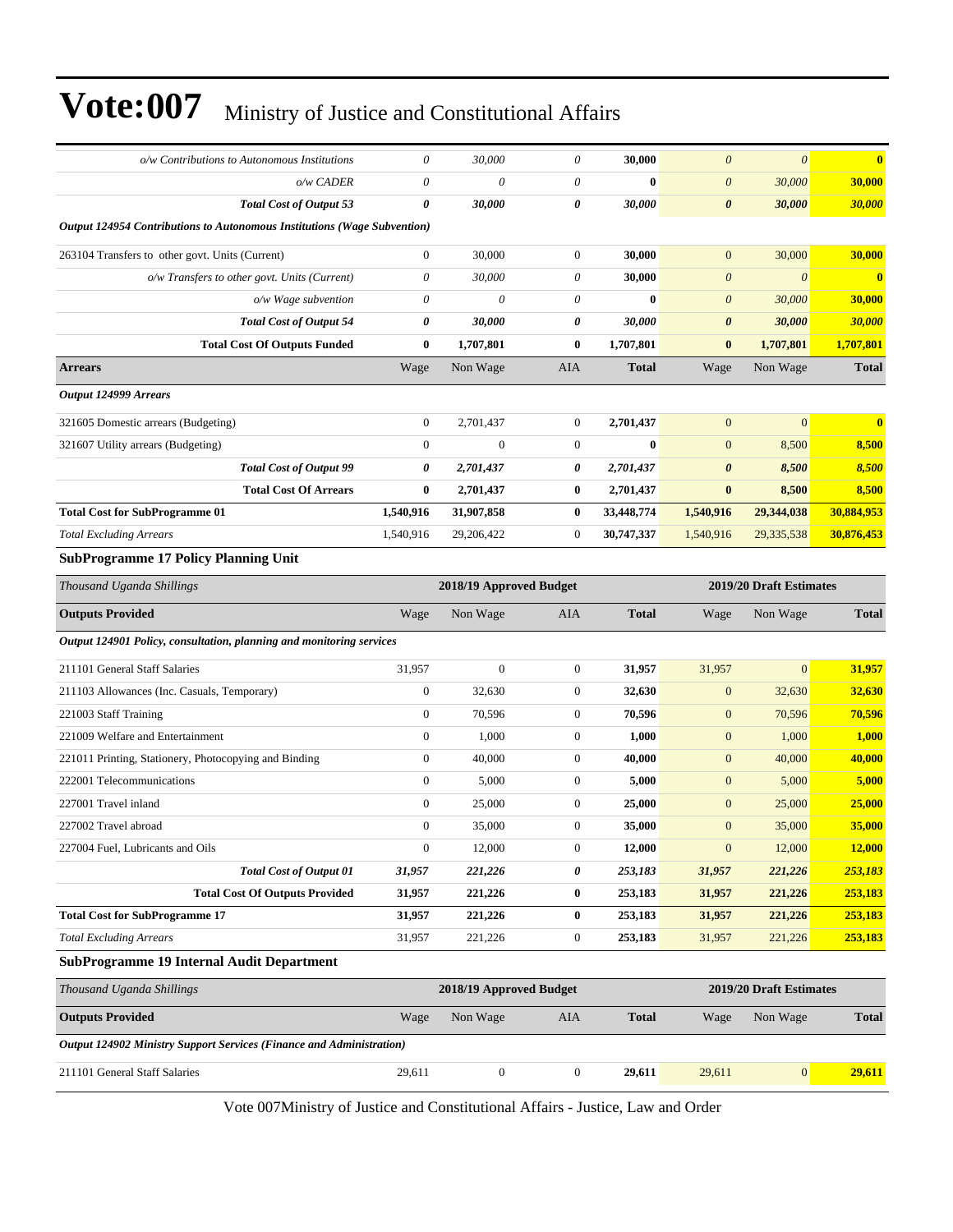| 211103 Allowances (Inc. Casuals, Temporary)           | $\mathbf{0}$ | 5,760   | $\mathbf{0}$ | 5,760   | $\mathbf{0}$ | 5,760   | 5,760   |
|-------------------------------------------------------|--------------|---------|--------------|---------|--------------|---------|---------|
| 221003 Staff Training                                 | $\mathbf{0}$ | 28,000  | $\mathbf{0}$ | 28,000  | $\mathbf{0}$ | 28,000  | 28,000  |
| 221009 Welfare and Entertainment                      | $\mathbf{0}$ | 6,000   | $\mathbf{0}$ | 6,000   | $\mathbf{0}$ | 6,000   | 6,000   |
| 221011 Printing, Stationery, Photocopying and Binding | $\mathbf{0}$ | 4,800   | $\mathbf{0}$ | 4,800   | $\mathbf{0}$ | 4,800   | 4,800   |
| 227001 Travel inland                                  | $\mathbf{0}$ | 74,700  | $\mathbf{0}$ | 74,700  | $\mathbf{0}$ | 74,700  | 74,700  |
| 227002 Travel abroad                                  | $\mathbf{0}$ | 47,296  | $\mathbf{0}$ | 47,296  | $\mathbf{0}$ | 47,296  | 47,296  |
| 227004 Fuel, Lubricants and Oils                      | $\mathbf{0}$ | 28,800  | $\Omega$     | 28,800  | $\mathbf{0}$ | 28,800  | 28,800  |
| <b>Total Cost of Output 02</b>                        | 29,611       | 195,356 | 0            | 224,967 | 29,611       | 195,356 | 224,967 |
| <b>Total Cost Of Outputs Provided</b>                 | 29,611       | 195,356 | $\bf{0}$     | 224,967 | 29,611       | 195,356 | 224,967 |
| <b>Total Cost for SubProgramme 19</b>                 | 29,611       | 195,356 | $\mathbf{0}$ | 224,967 | 29,611       | 195,356 | 224,967 |
| <b>Total Excluding Arrears</b>                        | 29,611       | 195,356 | $\Omega$     | 224,967 | 29,611       | 195,356 | 224,967 |

#### **SubProgramme 20 Office of the Attorney General**

| Thousand Uganda Shillings                             | 2018/19 Approved Budget |           |              |              |                | 2019/20 Draft Estimates |              |  |
|-------------------------------------------------------|-------------------------|-----------|--------------|--------------|----------------|-------------------------|--------------|--|
| <b>Outputs Provided</b>                               | Wage                    | Non Wage  | AIA          | <b>Total</b> | Wage           | Non Wage                | <b>Total</b> |  |
| Output 124903 Ministerial and Top Management Services |                         |           |              |              |                |                         |              |  |
| 211103 Allowances (Inc. Casuals, Temporary)           | $\overline{0}$          | 30,000    | $\Omega$     | 30,000       | $\mathbf{0}$   | 30,000                  | 30,000       |  |
| 213001 Medical expenses (To employees)                | 0                       | 5,000     | $\theta$     | 5,000        | $\mathbf{0}$   | 5,000                   | 5,000        |  |
| 221007 Books, Periodicals & Newspapers                | $\boldsymbol{0}$        | 5,000     | $\mathbf{0}$ | 5,000        | $\mathbf{0}$   | 5,000                   | 5,000        |  |
| 221009 Welfare and Entertainment                      | $\mathbf{0}$            | 5,000     | $\mathbf{0}$ | 5,000        | $\mathbf{0}$   | 5,000                   | 5,000        |  |
| 221012 Small Office Equipment                         | $\mathbf{0}$            | 2,000     | $\mathbf{0}$ | 2,000        | $\mathbf{0}$   | 2,000                   | 2,000        |  |
| 222001 Telecommunications                             | $\overline{0}$          | 10,000    | $\Omega$     | 10,000       | $\overline{0}$ | 10,000                  | 10,000       |  |
| 227001 Travel inland                                  | $\mathbf{0}$            | 90,000    | $\mathbf{0}$ | 90,000       | $\overline{0}$ | 90,000                  | 90,000       |  |
| 227002 Travel abroad                                  | $\overline{0}$          | 1,716,896 | $\mathbf{0}$ | 1,716,896    | $\mathbf{0}$   | 1,716,896               | 1,716,896    |  |
| 227004 Fuel, Lubricants and Oils                      | $\overline{0}$          | 339,115   | $\mathbf{0}$ | 339,115      | $\mathbf{0}$   | 339,115                 | 339,115      |  |
| <b>Total Cost of Output 03</b>                        | 0                       | 2,203,011 | 0            | 2,203,011    | 0              | 2,203,011               | 2,203,011    |  |
| <b>Total Cost Of Outputs Provided</b>                 | $\bf{0}$                | 2,203,011 | $\bf{0}$     | 2,203,011    | $\bf{0}$       | 2,203,011               | 2,203,011    |  |
| <b>Total Cost for SubProgramme 20</b>                 | $\bf{0}$                | 2,203,011 | $\bf{0}$     | 2,203,011    | $\bf{0}$       | 2,203,011               | 2,203,011    |  |
| <b>Total Excluding Arrears</b>                        | $\mathbf{0}$            | 2,203,011 | $\mathbf{0}$ | 2,203,011    | $\overline{0}$ | 2,203,011               | 2,203,011    |  |

*Development Budget Estimates*

|  |  |  |  | <b>Project 1228 Support to Ministry of Justice and Constitutional Affairs</b> |
|--|--|--|--|-------------------------------------------------------------------------------|
|--|--|--|--|-------------------------------------------------------------------------------|

| Thousand Uganda Shillings                                              | 2018/19 Approved Budget |                               |              |              | 2019/20 Draft Estimates       |                       |              |  |  |
|------------------------------------------------------------------------|-------------------------|-------------------------------|--------------|--------------|-------------------------------|-----------------------|--------------|--|--|
| <b>Capital Purchases</b>                                               |                         | <b>GoU</b> Dev't External Fin | AIA          | <b>Total</b> | <b>GoU</b> Dev't External Fin |                       | <b>Total</b> |  |  |
| Output 124975 Purchase of Motor Vehicles and Other Transport Equipment |                         |                               |              |              |                               |                       |              |  |  |
| 312201 Transport Equipment                                             | 600,000                 | $\mathbf{0}$                  | $\mathbf{0}$ | 600.000      | 600,000                       | $\mathbf{0}$          | 600,000      |  |  |
| <b>Total Cost Of Output 124975</b>                                     | 600,000                 | 0                             | 0            | 600,000      | 600,000                       | $\boldsymbol{\theta}$ | 600,000      |  |  |
| Output 124976 Purchase of Office and ICT Equipment, including Software |                         |                               |              |              |                               |                       |              |  |  |
| 312202 Machinery and Equipment                                         | 250,000                 | $\mathbf{0}$                  | $\Omega$     | 250,000      | 250,000                       | $\mathbf{0}$          | 250,000      |  |  |
| Total Cost Of Output 124976                                            | 250,000                 | 0                             | 0            | 250,000      | 250,000                       | $\boldsymbol{\theta}$ | 250,000      |  |  |